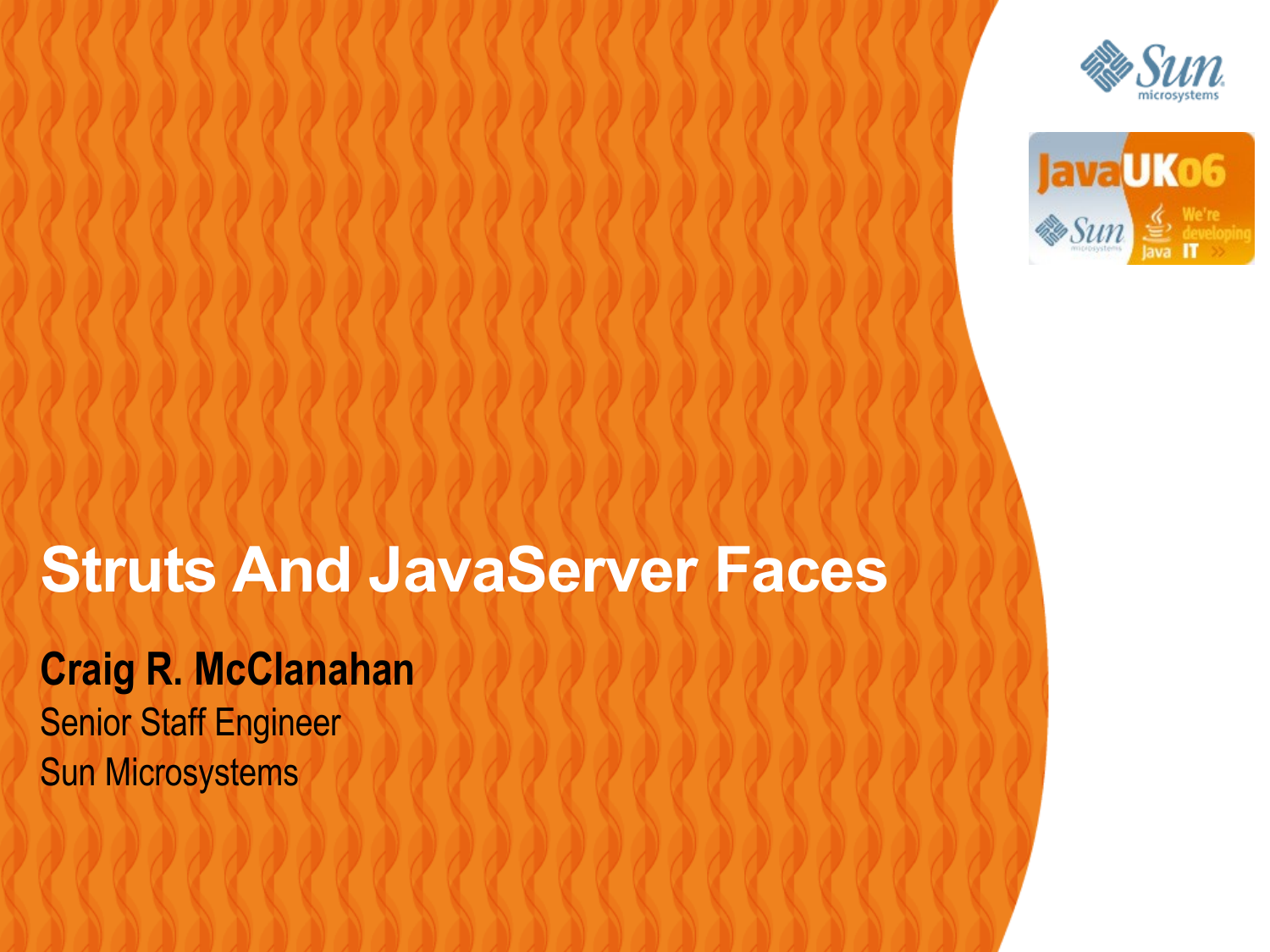

# **Agenda**

- Background
- JavaServer Faces from a Struts Perspective
- Extending JavaServer Faces Shale Framework
- Graphical JavaServer Faces Java Studio Creator
- Summary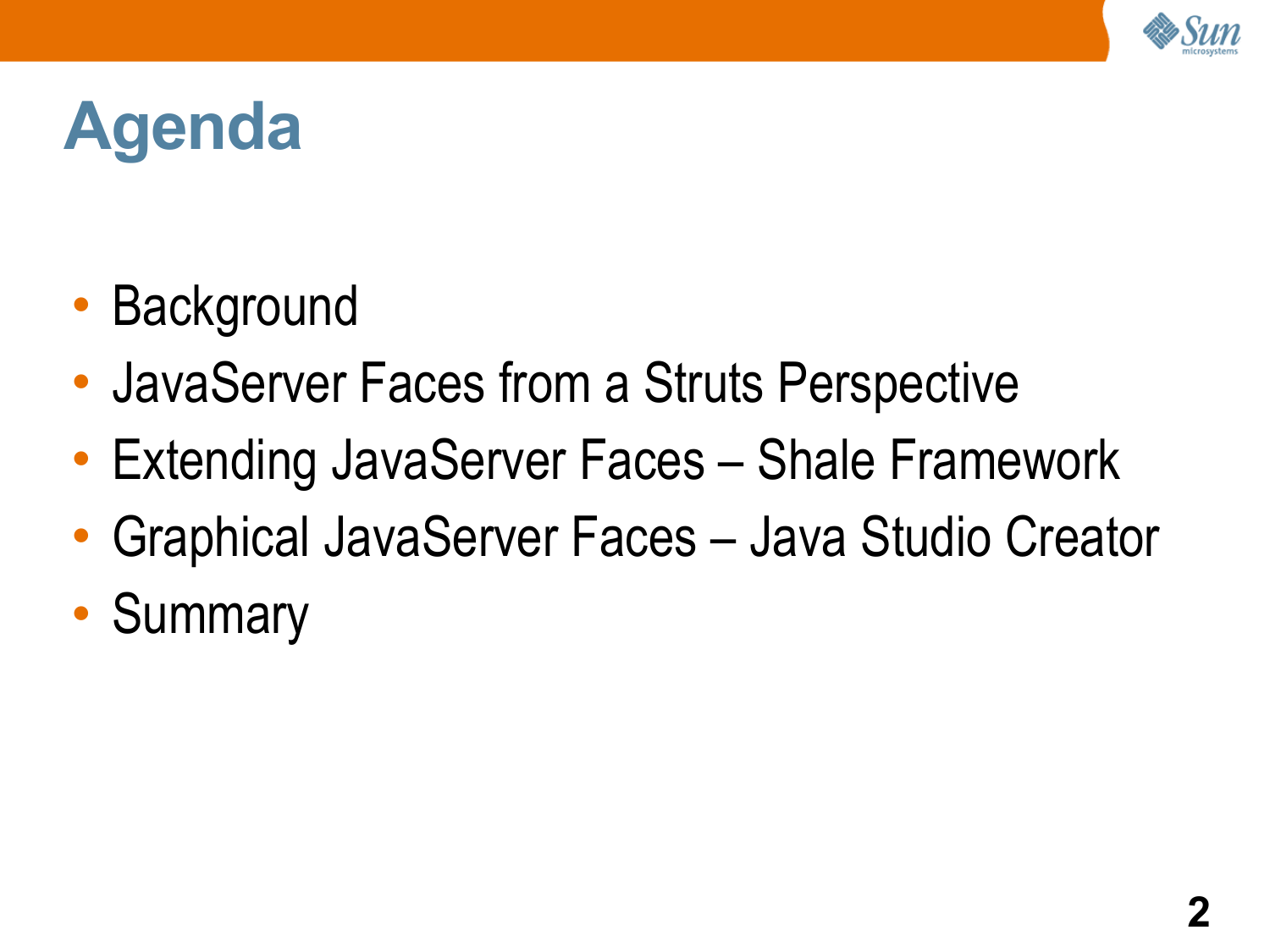

# **Background – The Origin of Struts**

- Like many open source projects, Struts started with me "scratching my own itch"
	- > Take a U.S. centric application to Europe ...
	- > Supporting multiple languages ...
	- > And make it available on the web
- I was familiar with Java and Open Source
	- > Apache JServ (predecessor to Tomcat)
	- > Apache Tomcat
- No good architectural models to follow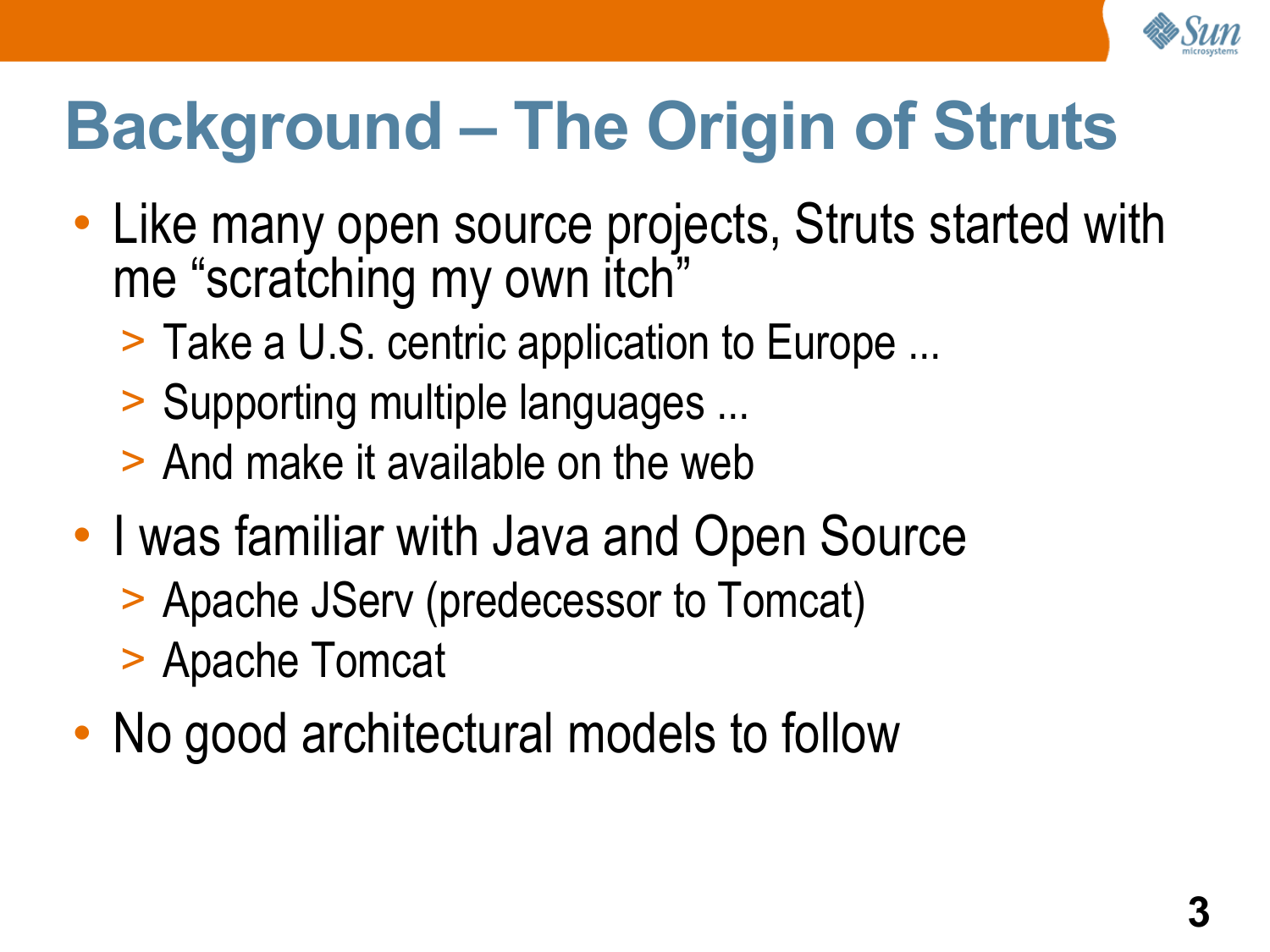

# **Background – The Origin of Struts**

- Early versions of the JavaServer Pages (JSP) specification became available
- Version 0.91 described two basic approaches:
	- > *Model 1* Resource is responsible for both creating a page's markup *and* processing the subsequent submit
	- > *Model 2 –* Separate resources are responsible for creating a page's markup and processing the submit
- The second approach sounded better:
	- > Separate resources for writing HTML and accessing DBs
	- > So they can be built by different people ...
	- > Perhaps using different tools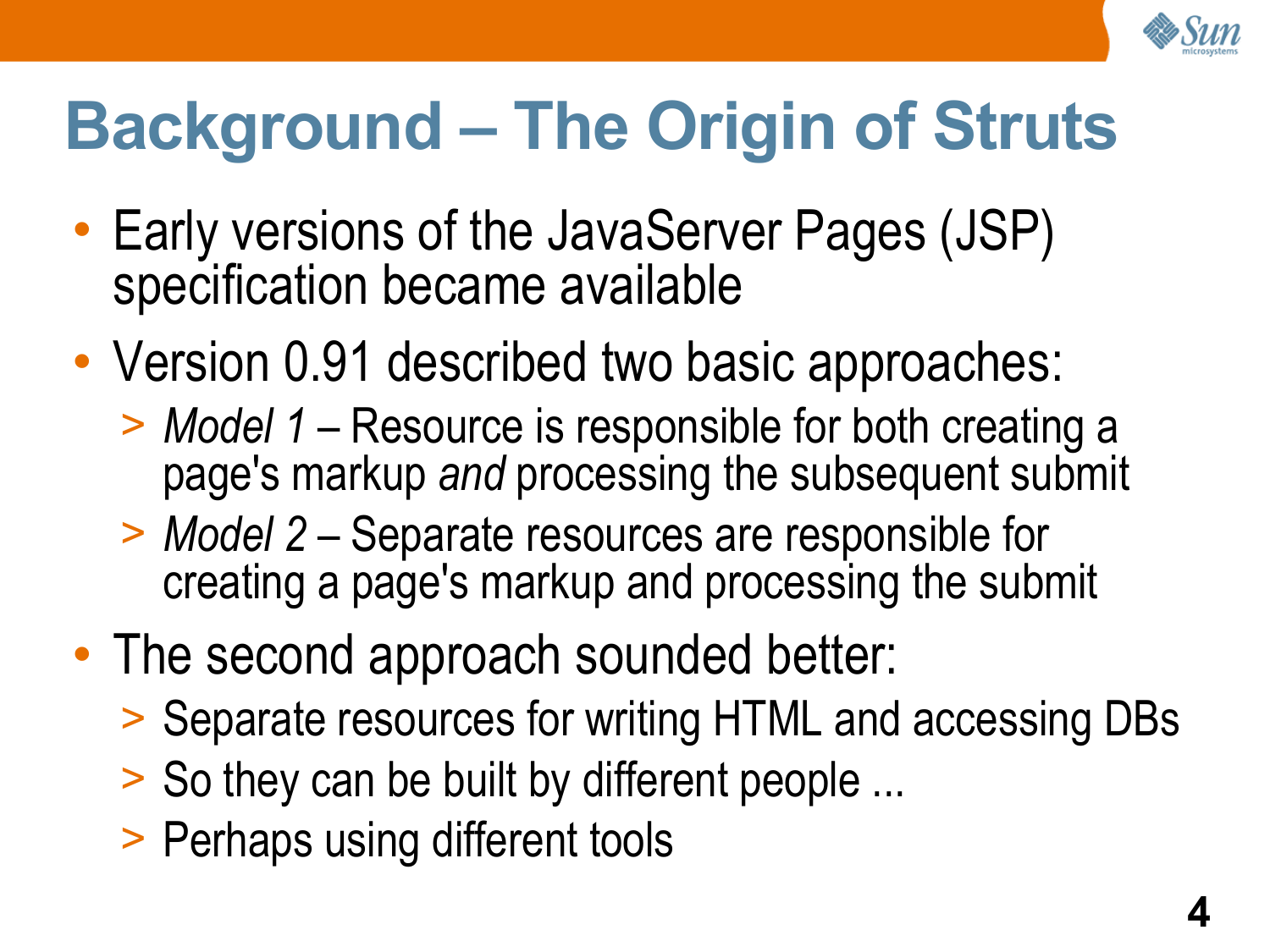

# **Background – The Origin of Struts**

- I built a "home grown" architecture
	- > Implemented a *Model 2* design
	- > Based on the *model-view-controller* (MVC) design pattern
- Contributed to Apache in June, 2000
	- > Release 1.0 occurred approximately one year later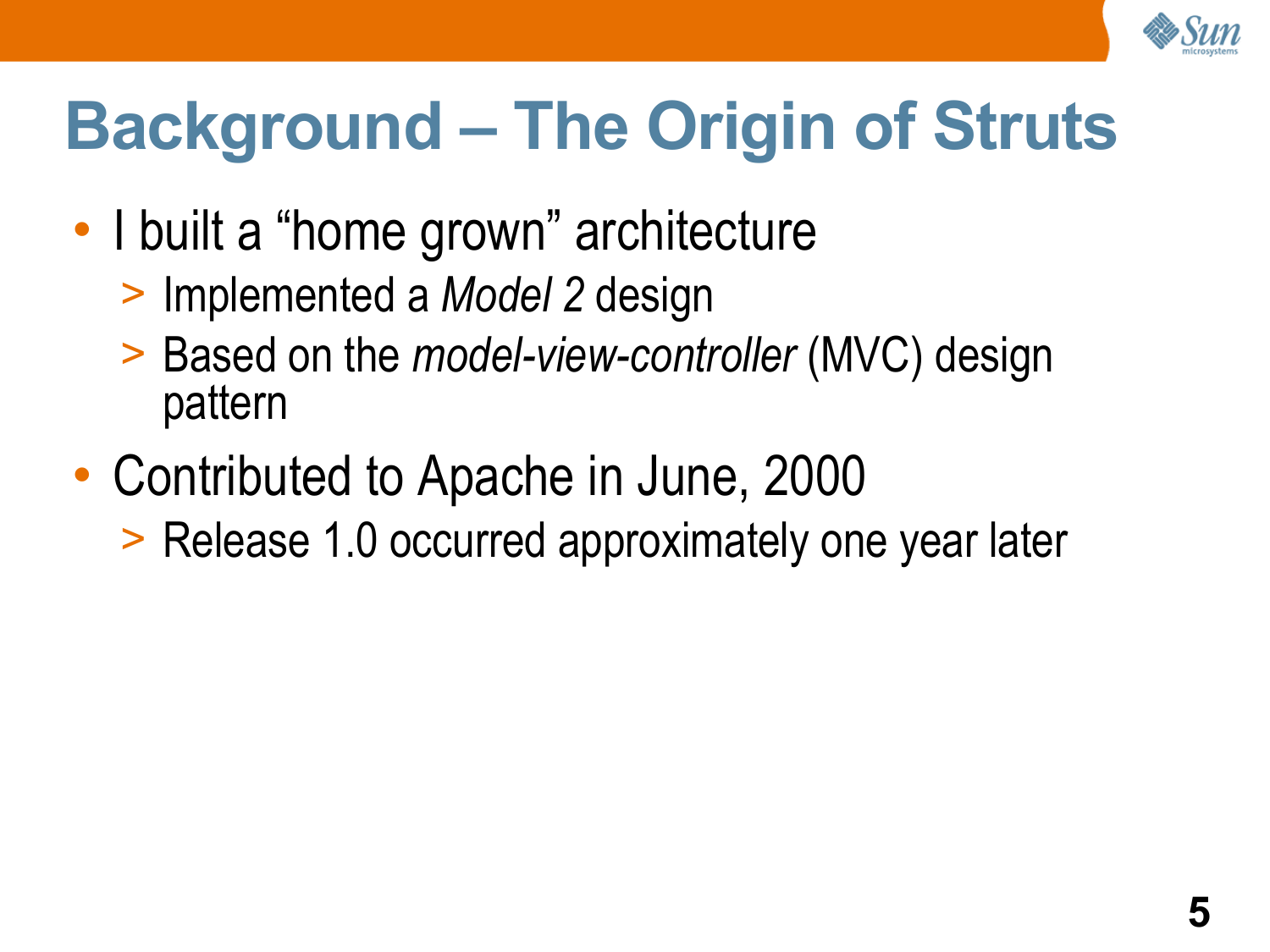

# **Model-View-Controller Terminology**

• *Model* – Persistent data and the business logic that processes that data

> Often subdivided into *persistence* and *business logic* tiers

- *View* The interface with which the user interacts
	- > In webapps, the HTML markup displayed in the browser, as well as *state* information about input field values
- *Controller* Management software to perform a "request processing lifecycle" on all requests:
	- > Uniform enforcement of login/access restrictions
	- > Consistent processing of all incoming requests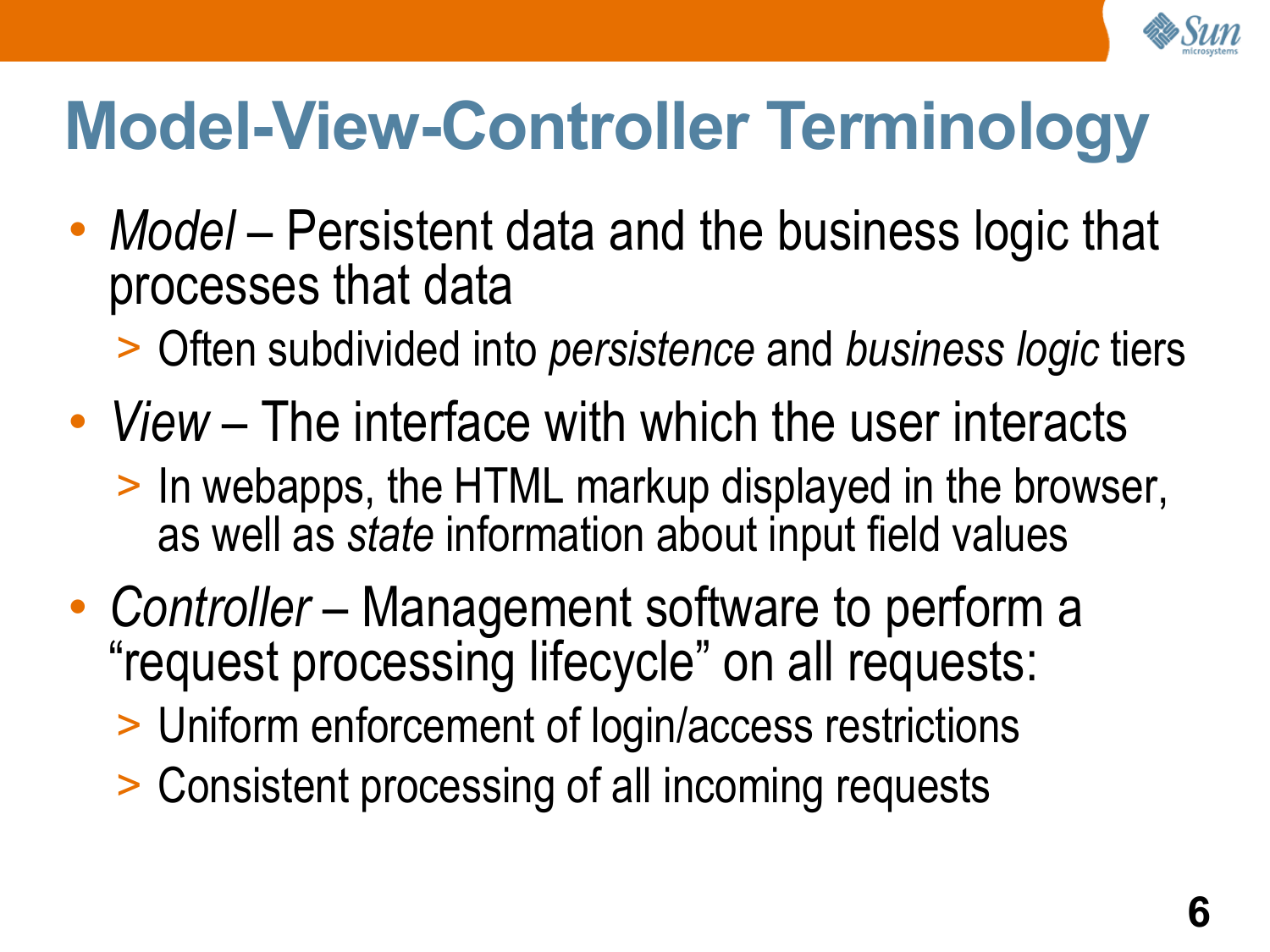

#### **In The Mean Time ...**

- A standardization effort (JSR-127) was started:
	- > Harvest good ideas from existing implementations
	- > Portable component API for interoperable components
	- > For 1.0, focus *mostly* on components, and provide extension points for frameworks
- Goals of the original JSR:
	- > Accessible to corporate developers
	- > Accessible to tools
	- > Client device neutral
	- > Usable *with* or *without* JSP
	- > Usable *with* or *without* HTML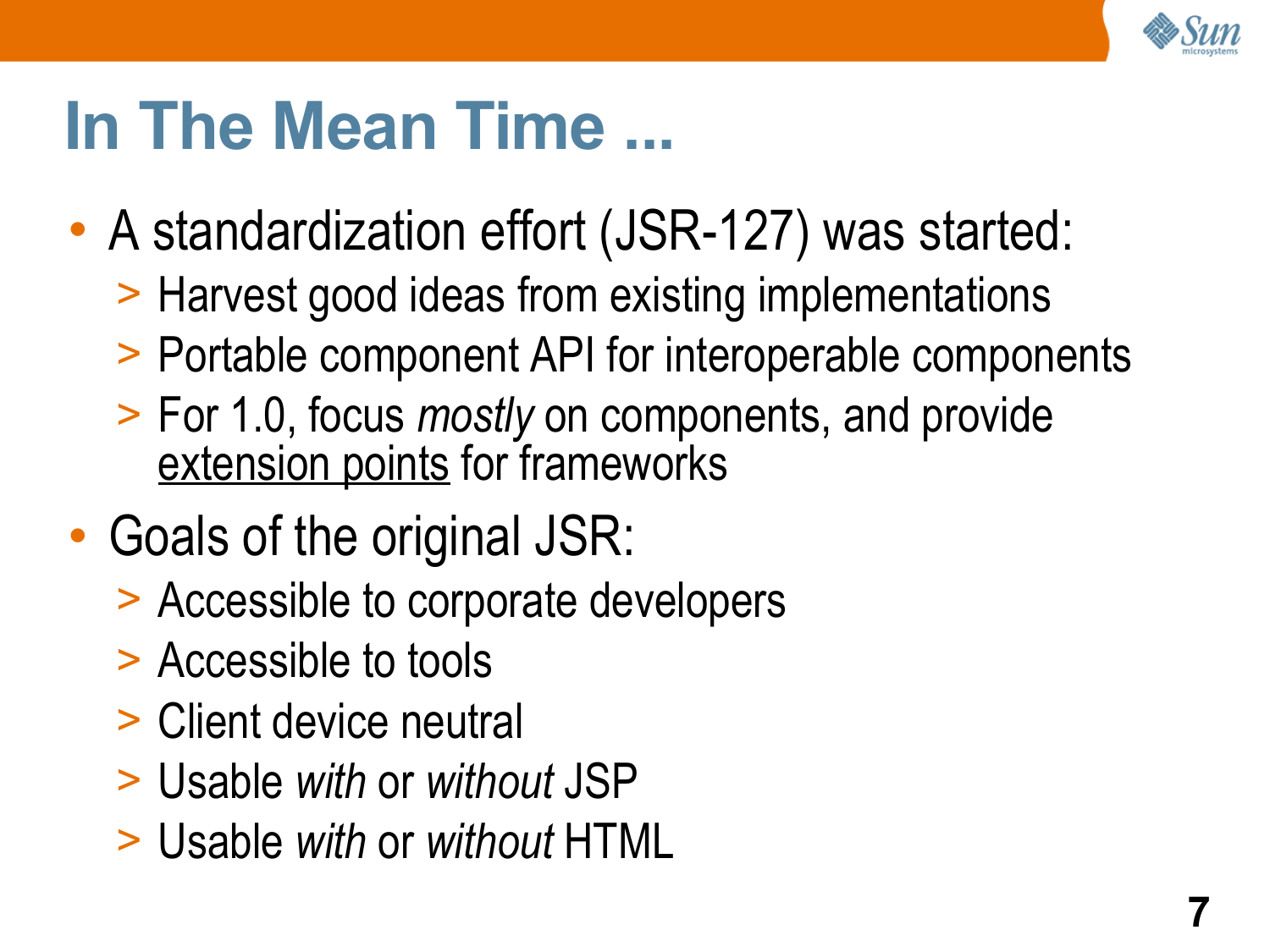

#### **In The Mean Time ...**

- Let's look at the features of JavaServer Faces ...
- From the perspective of someone already familiar with the Apache Struts Framework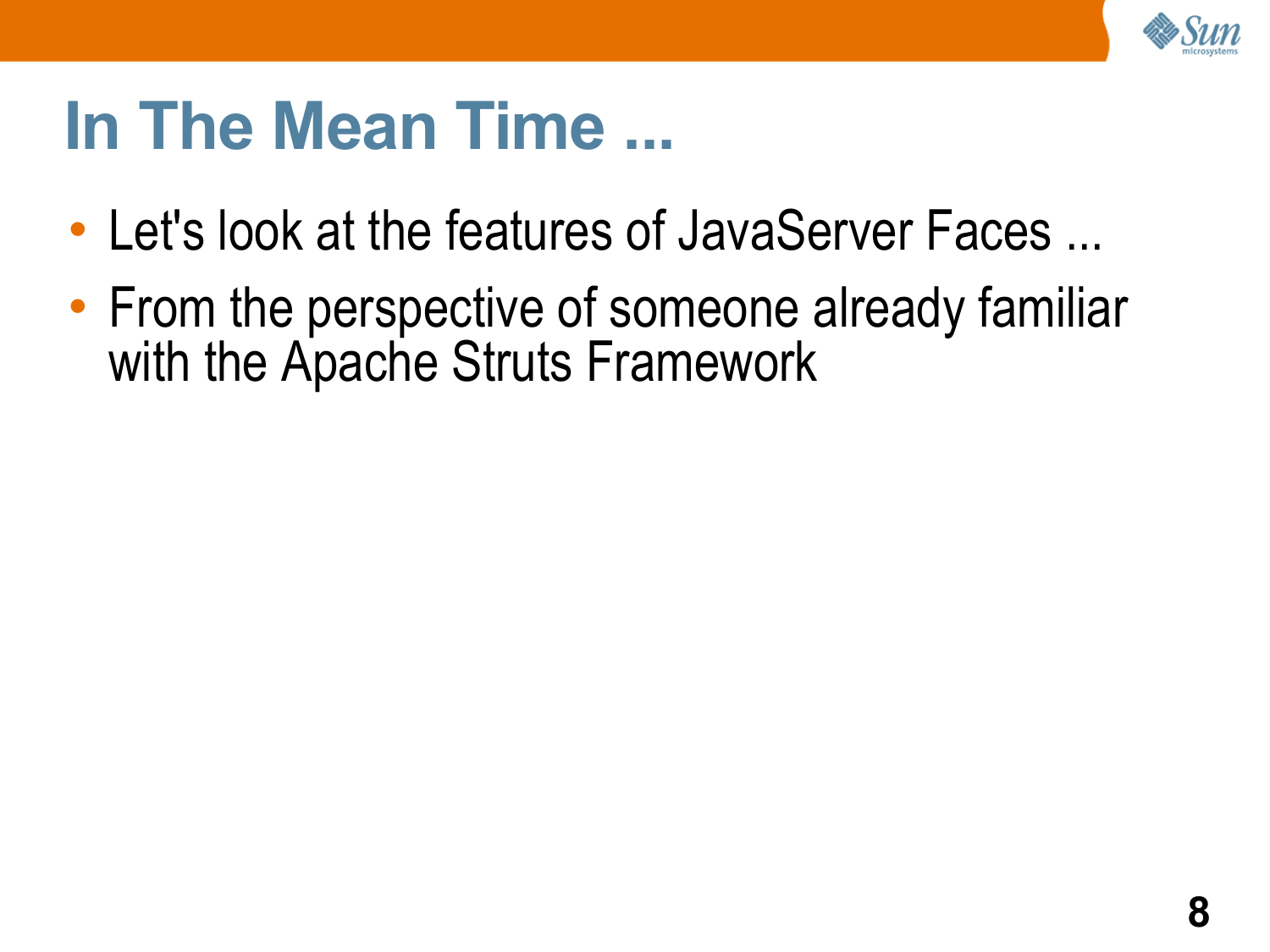

# **First Concept – Components**

- In a rich client world, AWT and Swing demonstrate the value of a *user interface component model*
- Components help you:
	- > Cleanly partition view tier requirements
	- > Encapsulate complex behaviors in simple components
	- > Leverage parent-child component relationships
- Struts:
	- > Does not really have a user interface component model
	- > Closest analog is JSP custom tags that render HTML
	- > Additional responsibilities assigned to *ActionForm* and *Action* classes provided by the application developer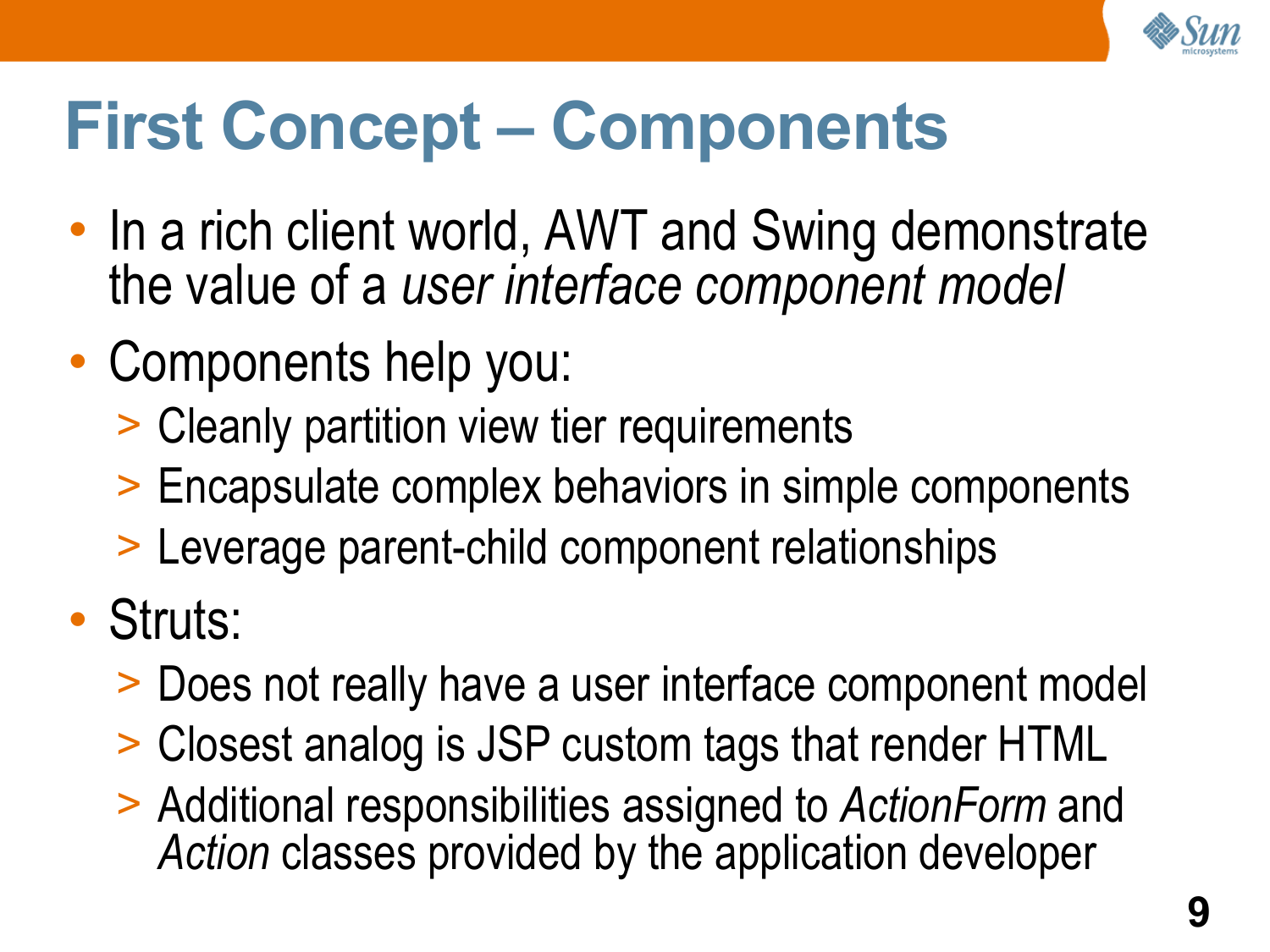

# **First Concept – Components**

- JavaServer Faces components:
	- > Render markup (but are not limited to HTML)
	- > Process input field values
		- > Including conversion and validation
	- > Fire server side events
	- > Save and restore view tier intermediate state
- Net result no more form beans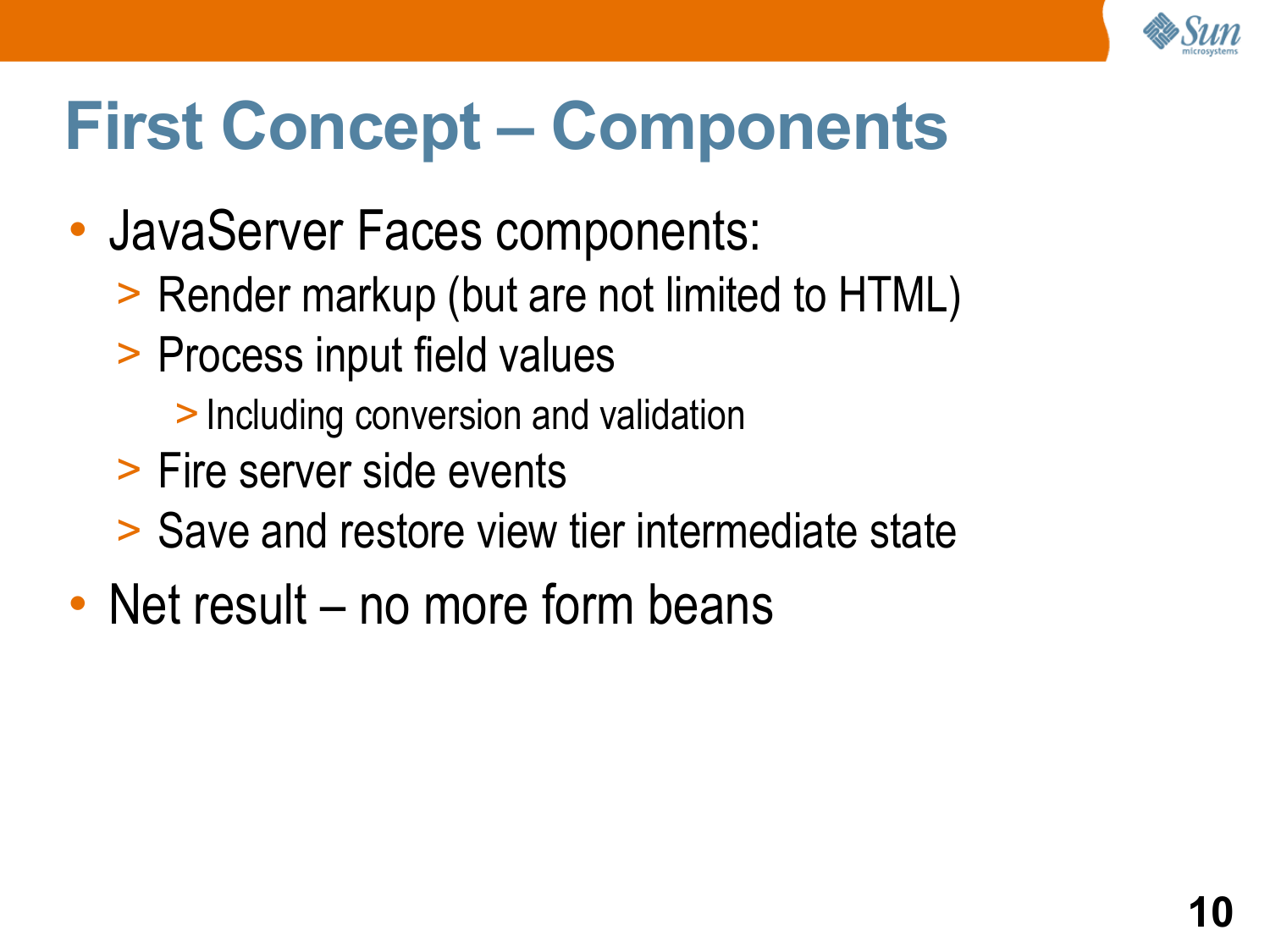

# **Components Are Arranged In A Tree**

- JavaServer Faces components are organized into a hierarchical tree structure:
	- > *View Root* is singleton root component of the tree
	- > Components can have arbitrary numbers of children
	- > In addition, components can have *facets*
		- > Special purpose "named" children such as column headers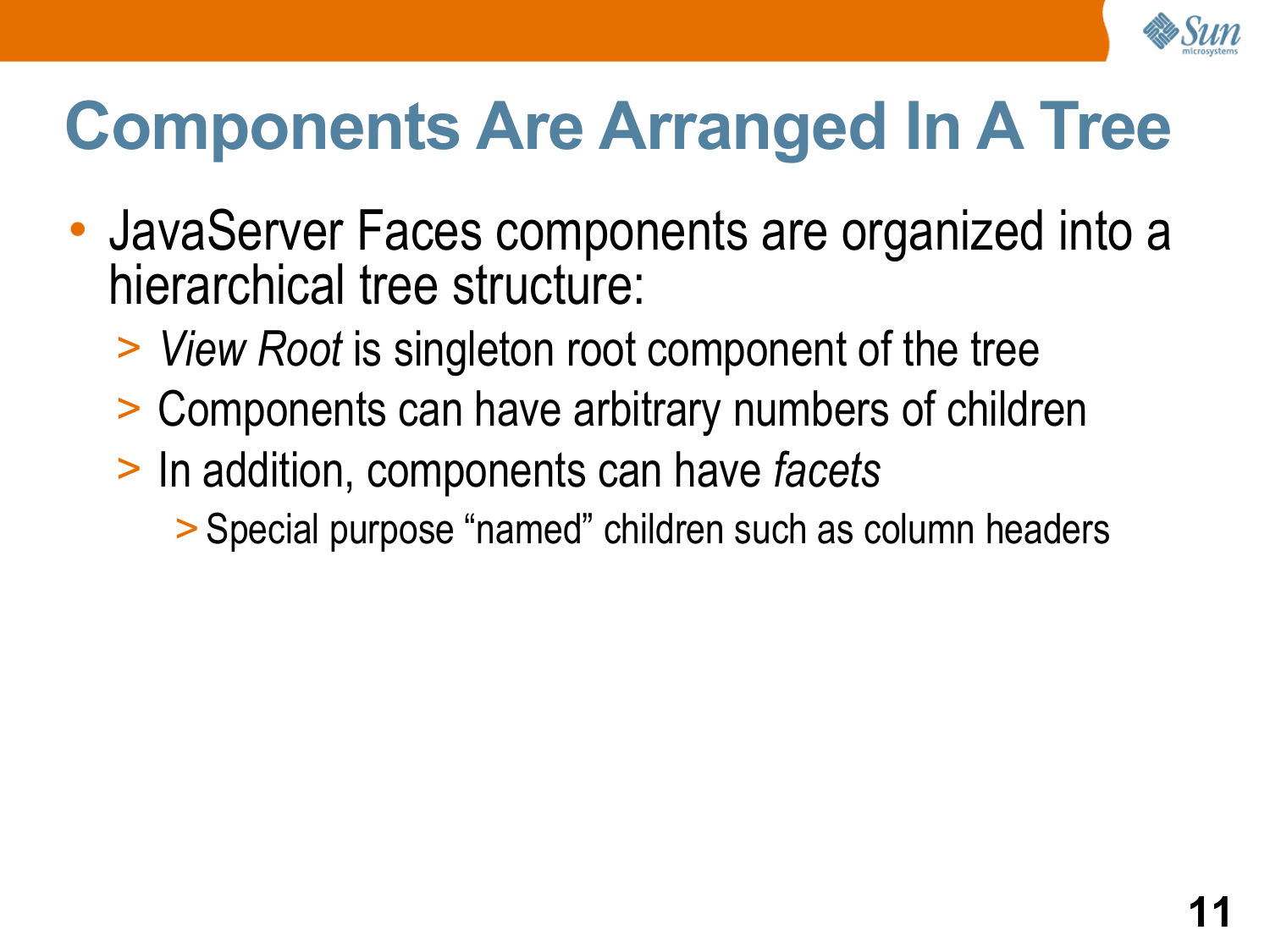

# **Components Are Arranged In A Tree**

• Components can take responsibility for processing their children (both input and output):

**<h:table id="mytable" var="customer" ...>**

**<h:column>**

**<f:facet name="header">**

**<h:outputText value="Customer Name"/>**

**</f:facet>**

```
<h:outputText value="#{customer.name}"/>
```
**</h:column>**

**</h:table>**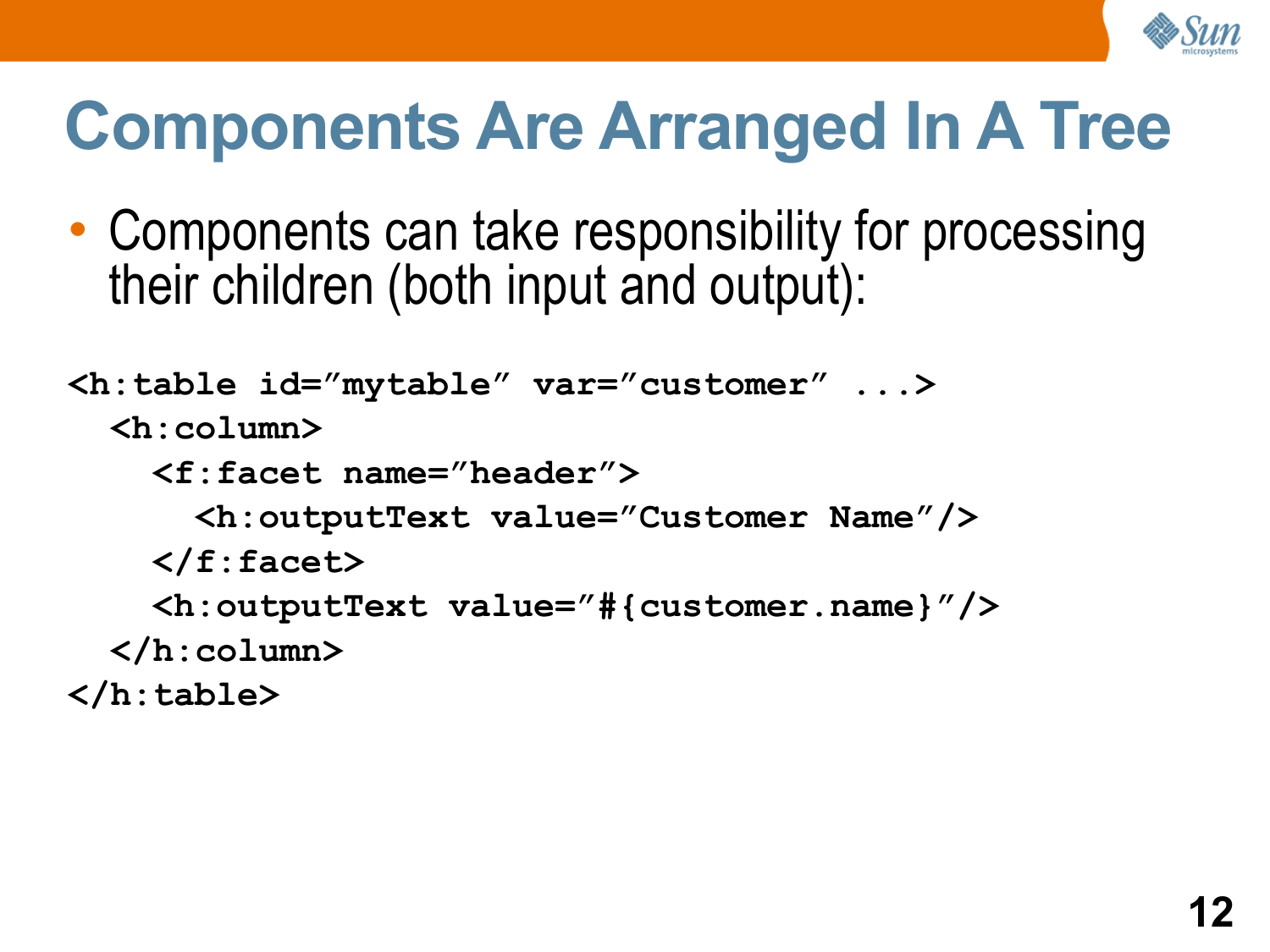

# **Components Are Arranged In A Tree**

• Or, components can simply delegate to children:

```
<h:form id="logonForm">
  <h:panelGrid columns="2">
    <h:outputText value="Username:"/>
    <h:inputText id="username"
              value="#{logon.username}"/>
    <h:outputText value="Password:"/>
    <h:inputSecret id="password"
              value="#{logon.password}"/>
    <h:commandButton value="Logon"
             action="#{logon.authenticate}"/>
 </h:panelGrid>
</h:form>
```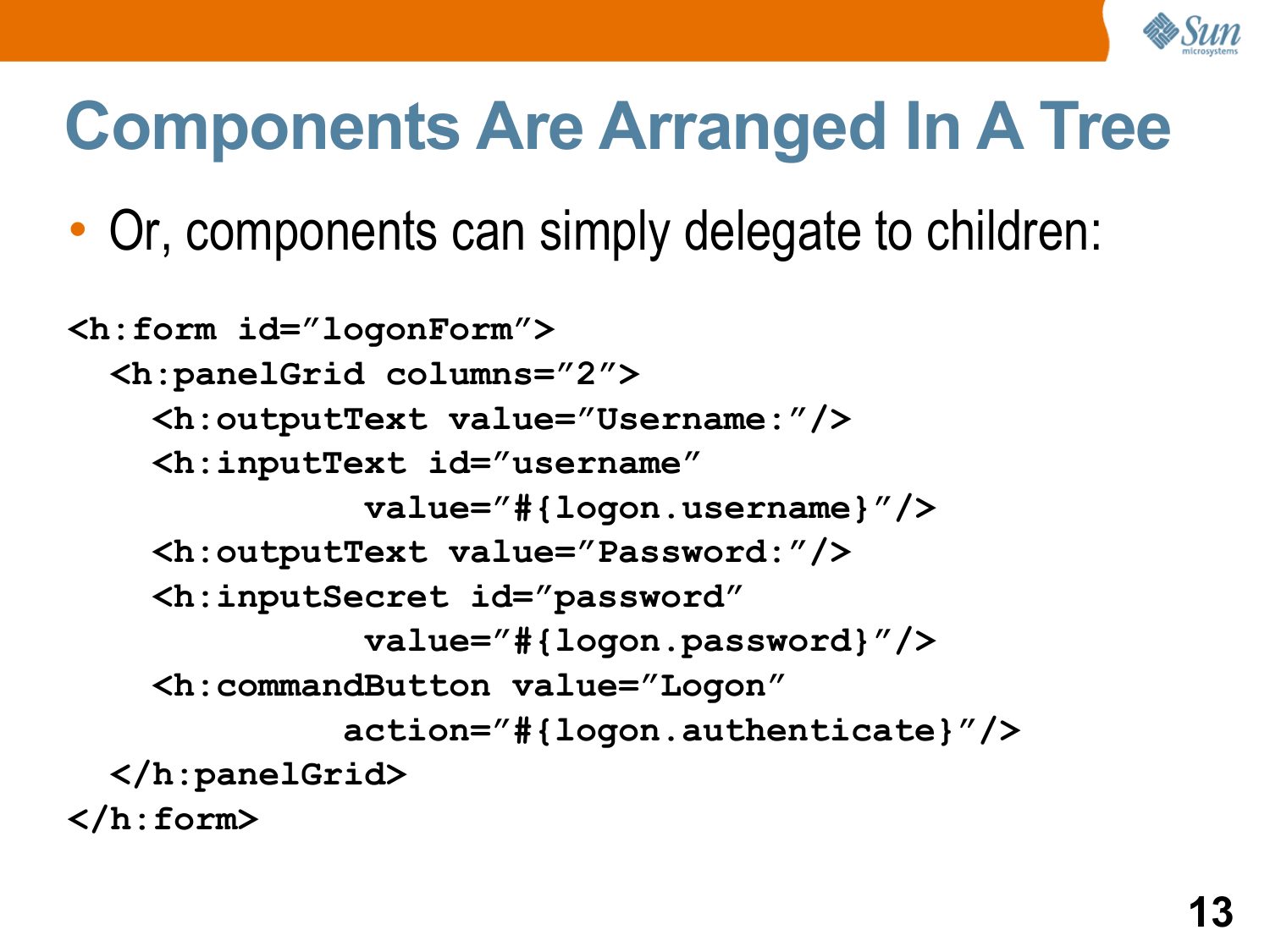

# **Components Fire Server Side Events**

- Struts does not have an event processing model > Except for handling a form submit by calling execute()
- JSF uses standard JavaBeans event model:
	- > Event listeners can be registered on component instances
	- > Components fire events when "interesting" things happen
- Two standard patterns for event firing:
	- > *ActionSource* Component fires event stating that a particular action component was activated by the user

> Submit button, hyperlink

- > *EditableValueHolder* Component fires event stating that the value of an input component was changed
- Event model is extensible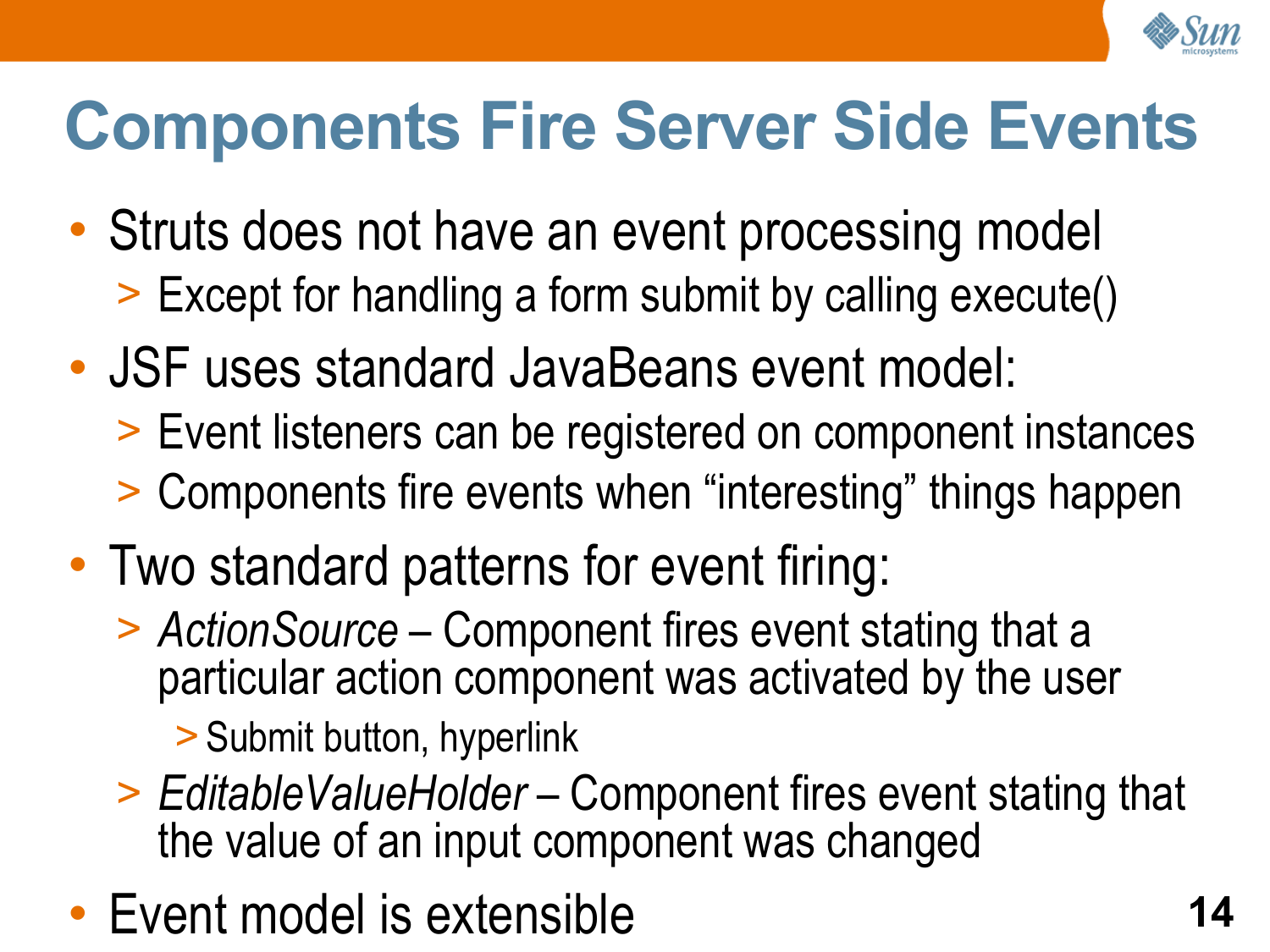

# **Flexible Rendering Strategy**

- Struts rendering strategy has limitations
	- > HTML tags render *only* HTML
	- > HTML tags work *only* in JSP pages
- In JSF, responsibility for rendering is split from the component, creating a separate *Renderer* class
	- > A set of *Renderers* is combined into a *RenderKit*
	- > Supports reuse of components in different environments > HTML, WML, Xforms, SVG, ...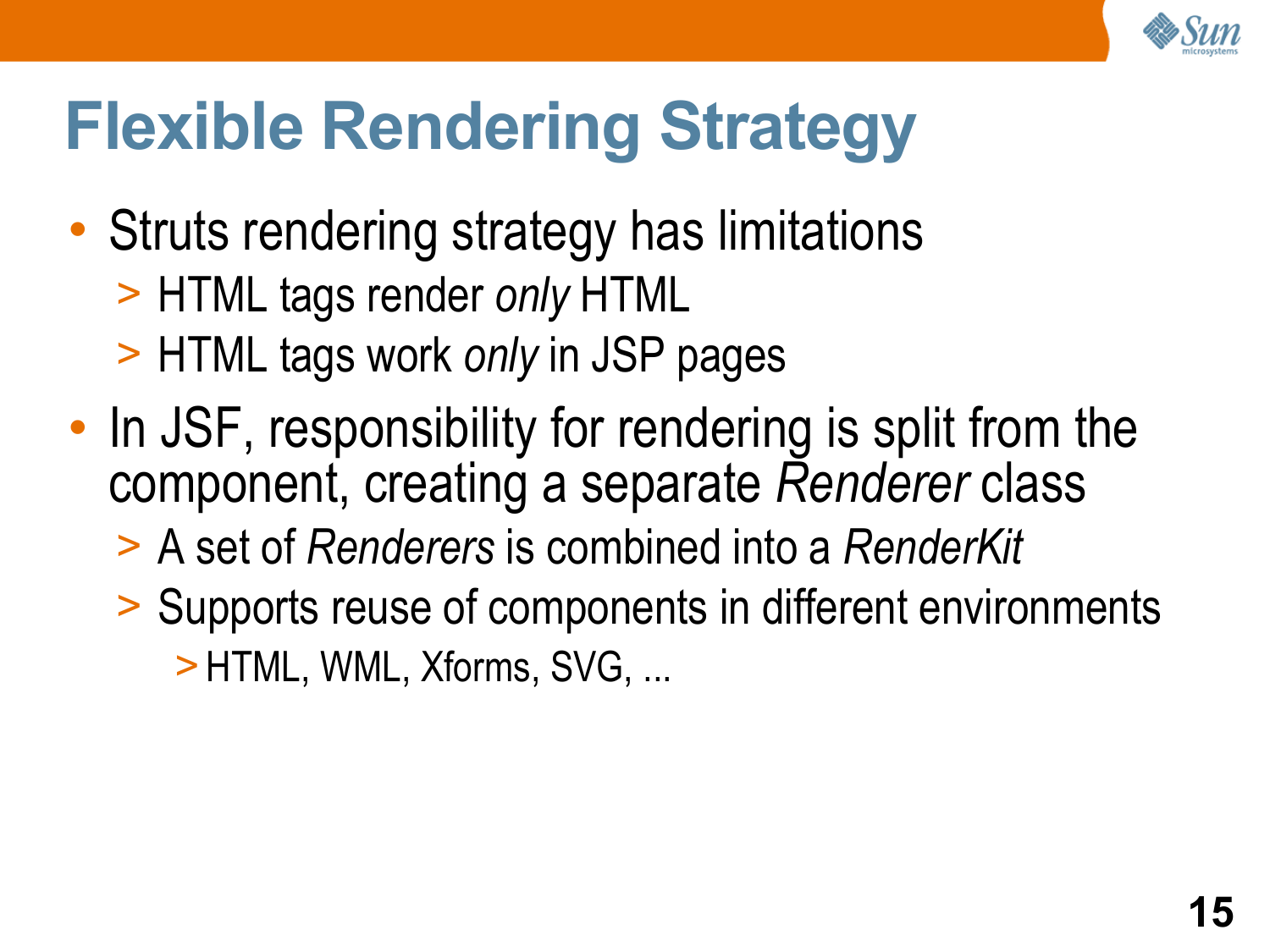

# **Flexible View Representation Strategy**

- Struts supports *only* JSP for view representation > Although add-on alternatives exist (without custom tags)
- JSF supports alternative view representations as a first class principle
	- > Support for JSP mandated for standard components
	- > Support for JSP in (nearly) all third party components
	- > JSF supports extensible *ViewHandler* for alternatives
- Example alternative view implementations:
	- > Facelets [\(https://facelets.dev.java.net\)](https://facelets.dev.java.net/)
	- > Shale Clay [\(http://struts.apache.org/struts-shale/](http://struts.apache.org/struts-shale/))
	- > SVG and XForms RenderKits from third parties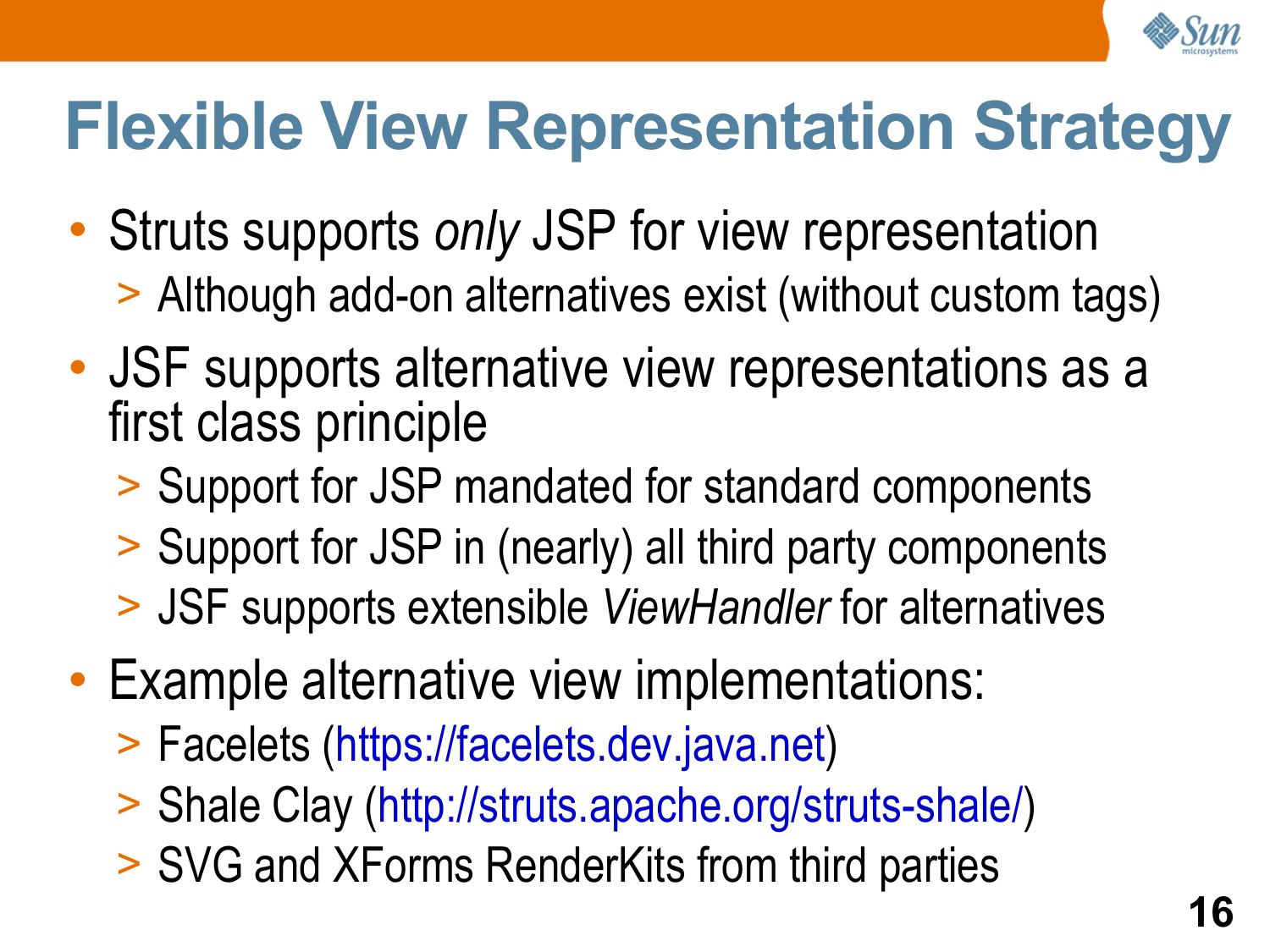

## **Binding To Model Data**

- Struts *bean* and *html* tags support limited "pull" model: > Executed as page is rendered to retrieve dynamic data > <bean:write name="foo" property="bar.baz"/>
- JSP Standard Tag Library (JSTL) replaces many of these use cases based on standard syntax > <c:out value="\${foo.bar.baz}"/>
- Struts "EL Extension" library lets you do this in Struts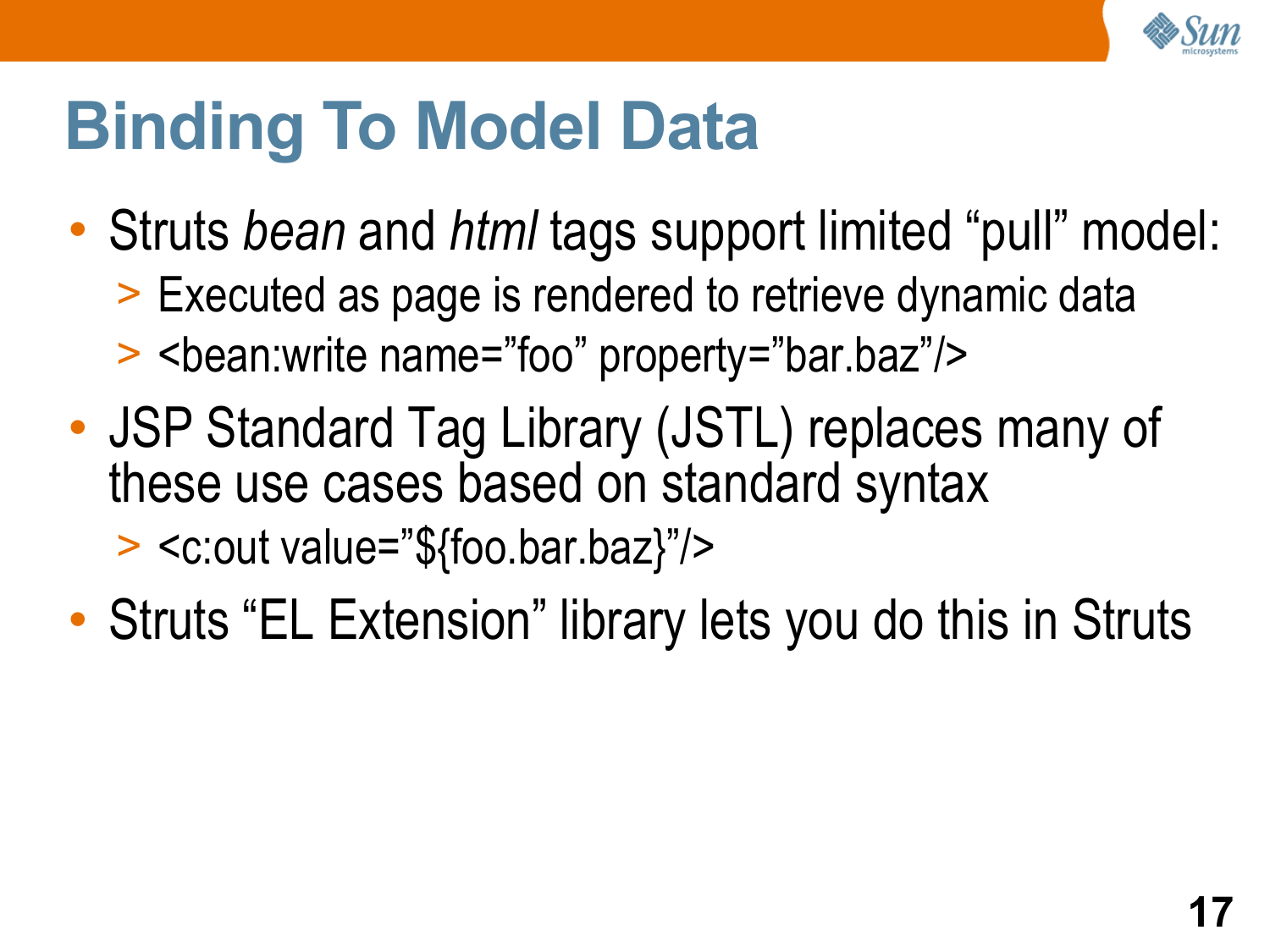

# **Binding To Model Data**

- JSF components extend this binding functionality:
	- > Syntax and semantics based on JSP/JSTL EL syntax > <h:outputText value="#{foo.bar.baz}"/>
	- > Can bind any component property, not just value
		- > <h:panelGrid id="logonForm" rendered="#{empty user}">
	- > Input components also *push* data back into the model:
		- > <h:inputText id="username" value="#{logonBean.username}"/>
	- > EL evaluation semantics are extensible
		- > This will be discussed more later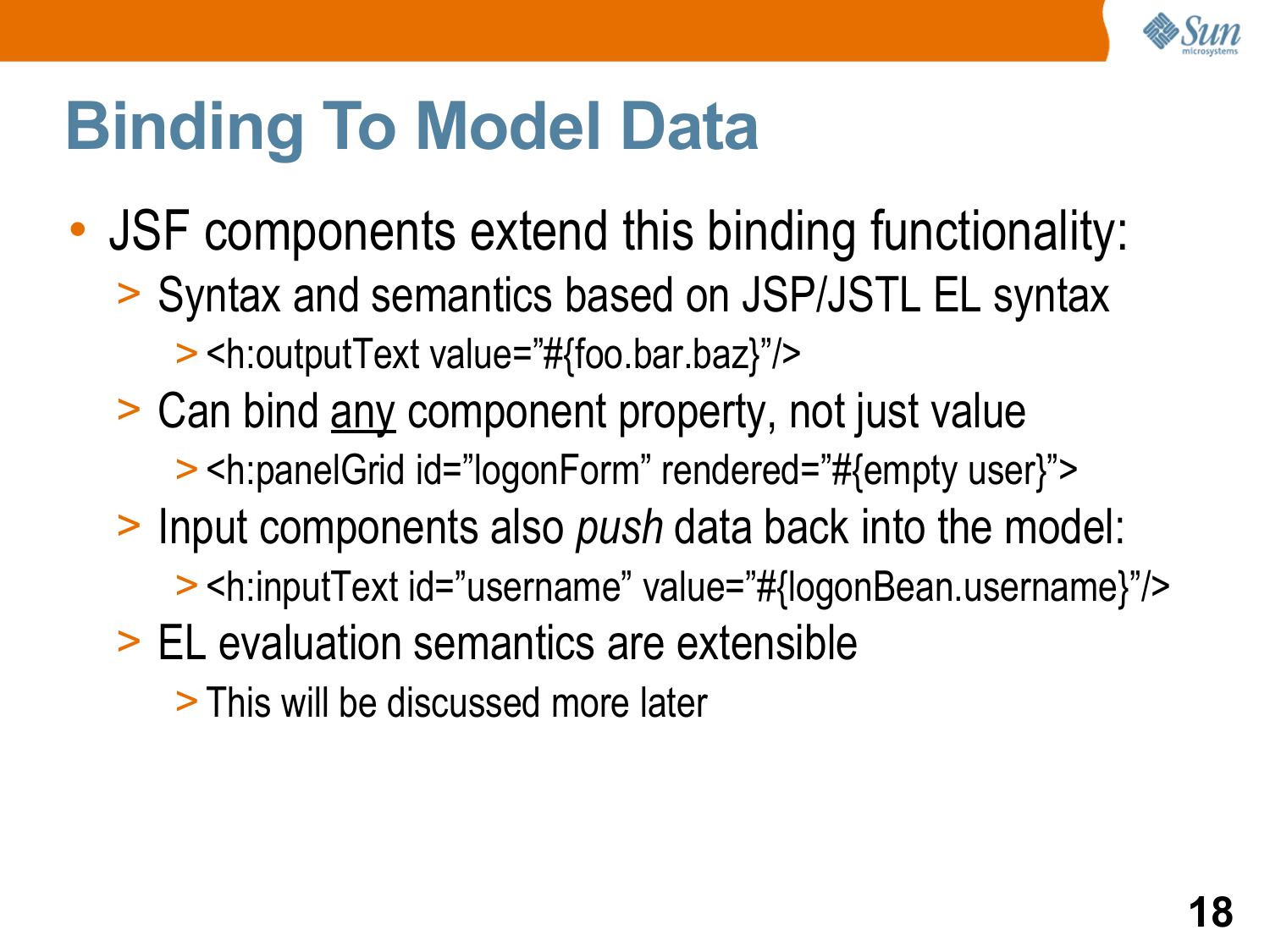

## **Automatic Creation Of Beans**

- Struts creates *ActionForm* beans on demand, when processing a form submit
- JavaServer Faces generalizes this concept:
	- > Create any bean on demand, stored in any scope
	- > As a side effect of evaluating an expression
- JSF Managed Beans:
	- > Declared in faces-config.xml file
	- > Defines bean name, class, scope
	- > Also supports initializing properties
		- > To either literal values or via expressions
		- > Basic "dependency injection" facility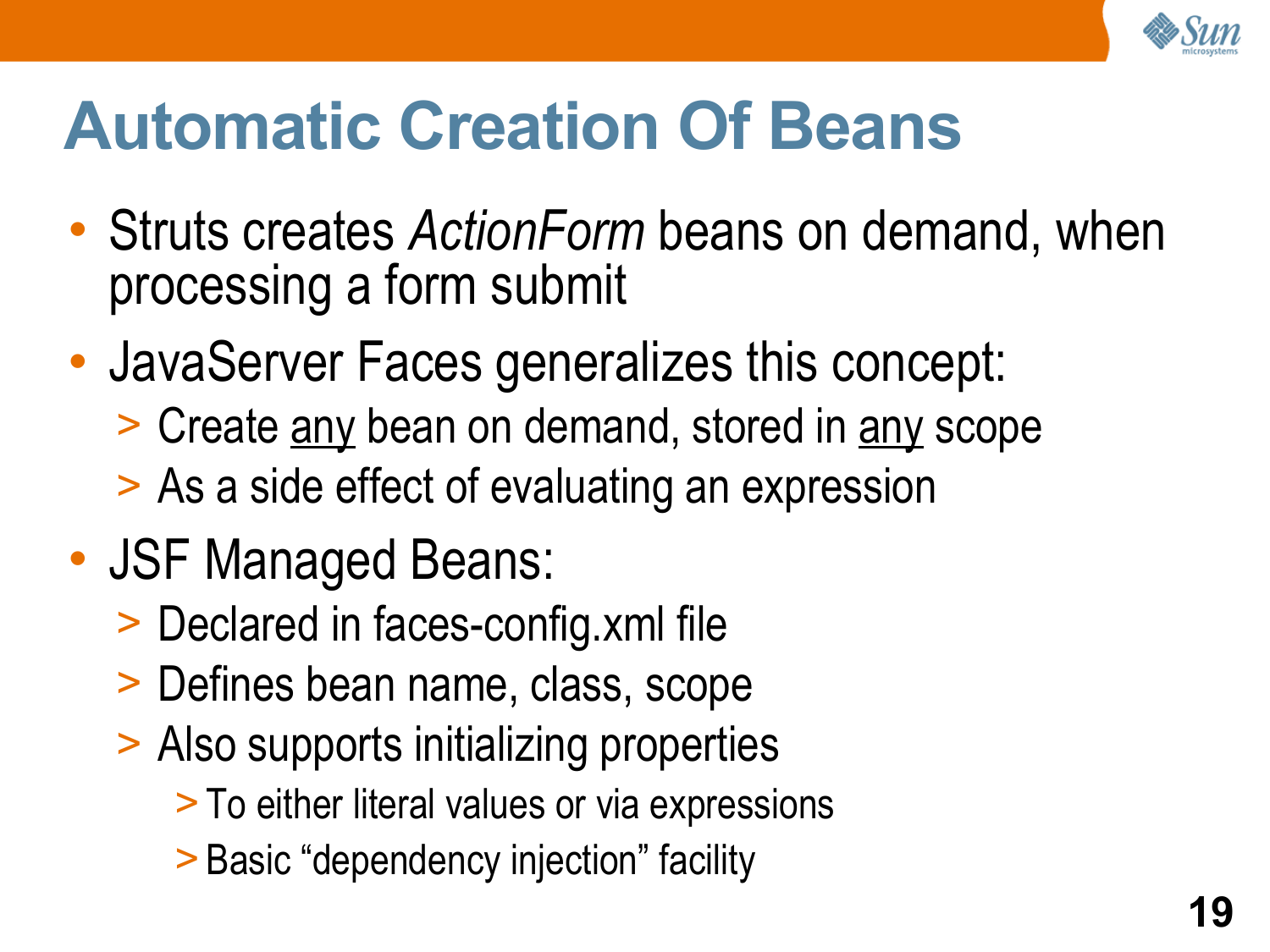

### **Automatic Creation Of Beans**

• Example managed bean declaration:

**<managed-bean>**

**<managed-bean-name>logon</managed-bean-name> <managed-bean-class>...</managed-bean-class>**

**<managed-bean-scope>request</managed-bean-scope>**

**<!-- Should we support "remember me" cookies? --> <managed-property>**

**<property-name>rememberMe</property-name>**

**<value>true</value>**

**</managed-property>**

**</managed-bean>**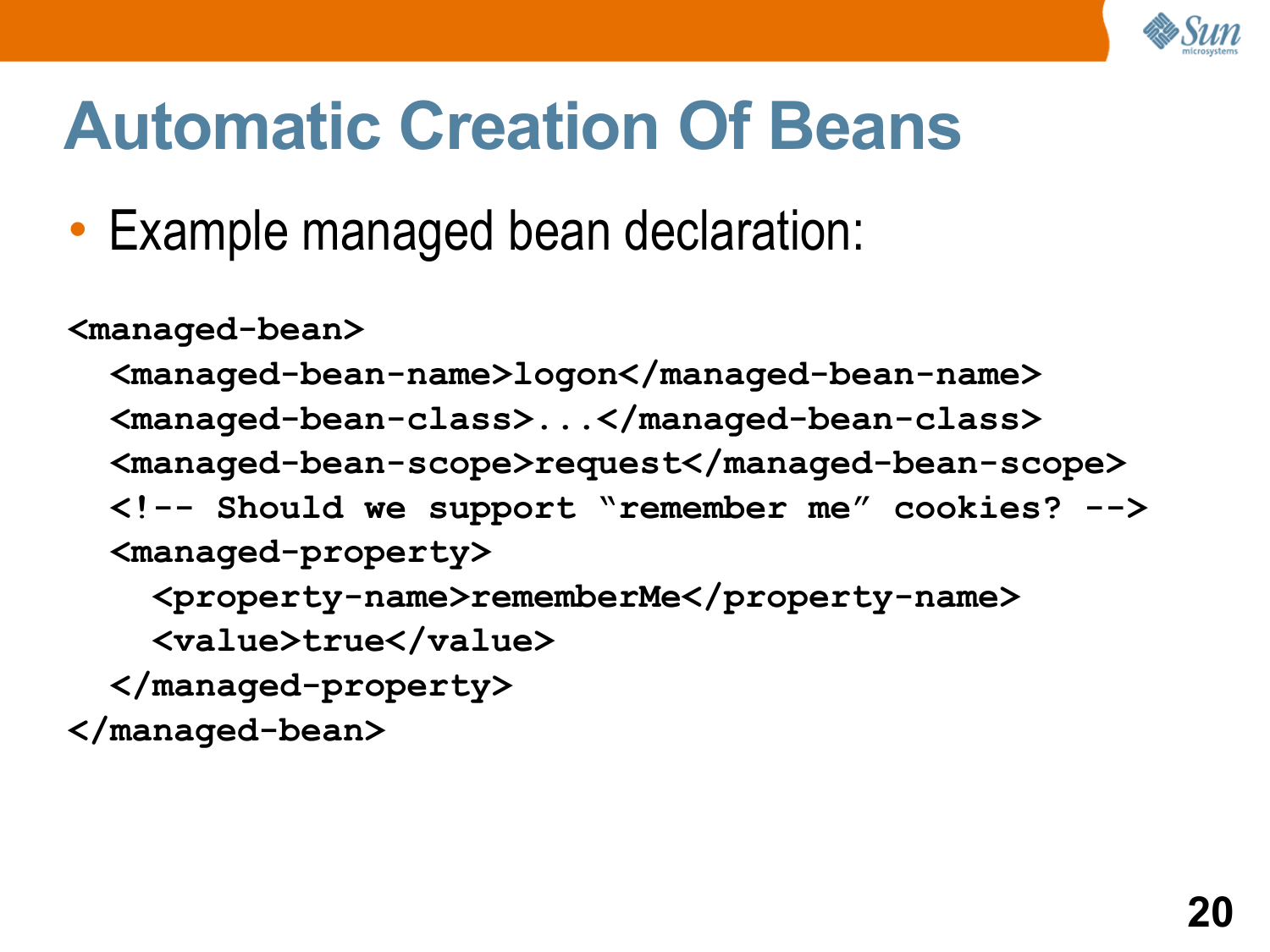

## **Page Navigation**

- Struts navigates based on the *ActionForward* returned from calling an *Action.execute()* method:
	- > Transitions can be defined locally or globally
	- > Returning null means "I have completed this response"
- JSF supports a similar strategy, based on three items: > Current view (same as Struts)
	- > Output value that was returned (except it is a String)
	- > Which action method on this view was invoked
		- > Can be simulated with Struts "dispatch actions"
	- > Returning null means "please redisplay the current page"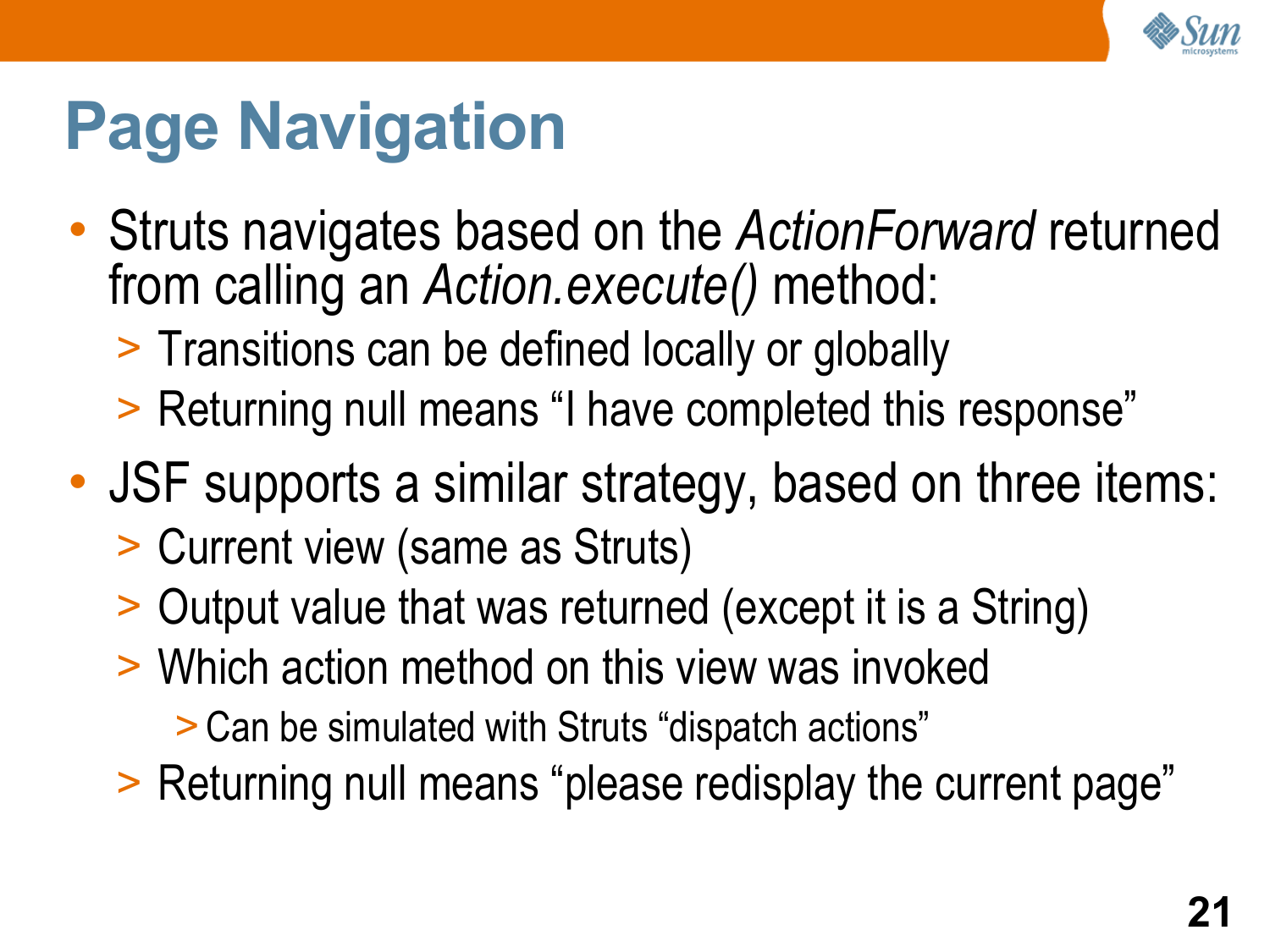

# **Backing Beans**

- Struts applications generally use form beans (instanceof *ActionForm*) and one or more actions (instanceof *Action*) per JSP page:
	- > Form bean properties are generally strings
	- > Form beans generally stored in request scope
	- > Form beans must extend *ActionForm* or be *ActionDynaForm*
	- > Action classes are singletons
		- > Cannot use instance variables for per-request state
	- > Action is responsible for conversion and pushing data to the model tier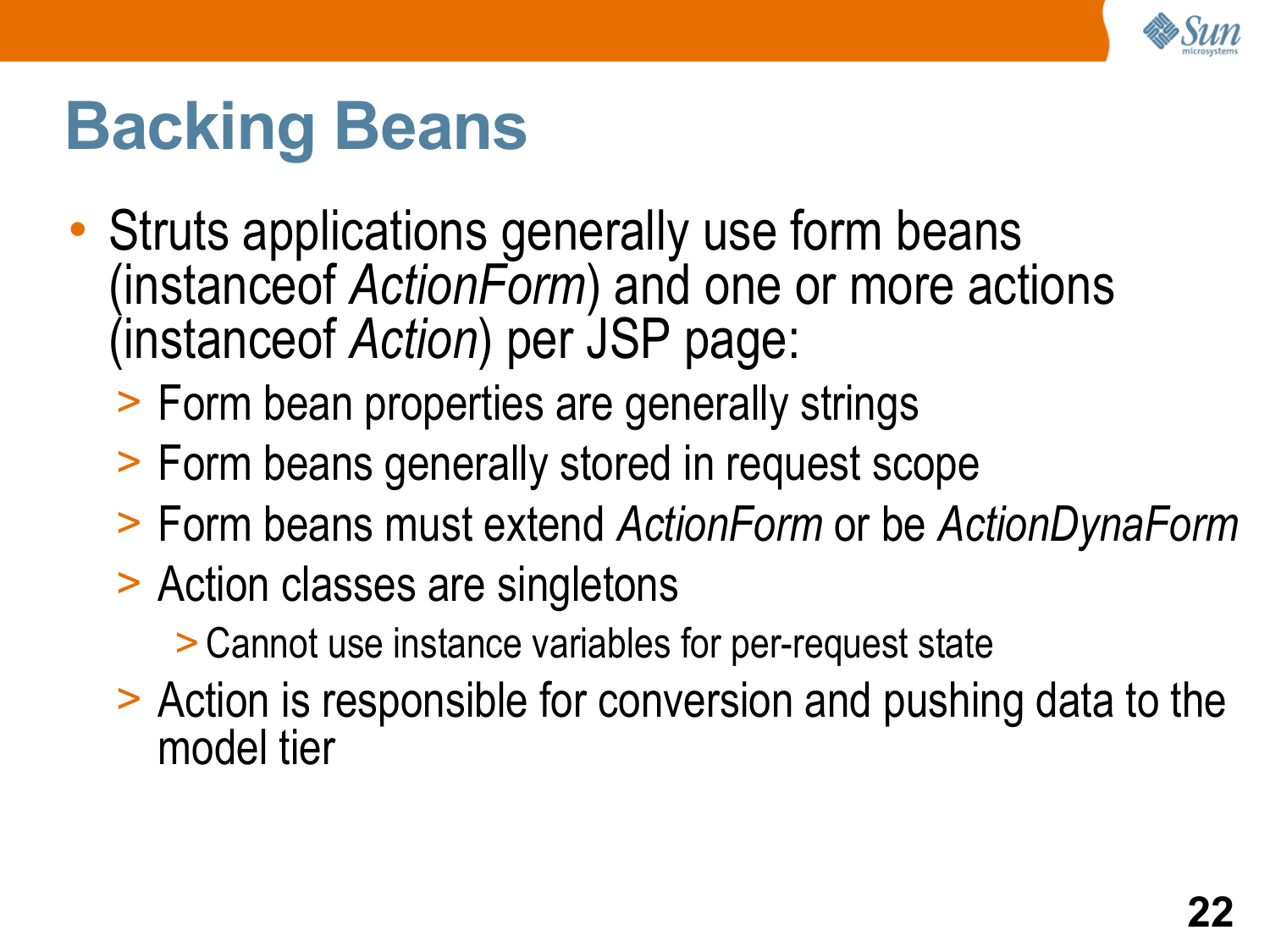

### **Backing Beans**

- JavaServer Faces applications generally have a single "backing bean" for each view:
	- > No required base class or implemented interface
	- > Typically are managed beans (for automatic creation)
	- > Typically stored in request scope
	- > Can use backing bean properties for request state *or* binding component instances
	- > Components (not the application) are responsible for conversion to model data types
	- > Application can be designed to push data to the model directly, or to have an action method perform this task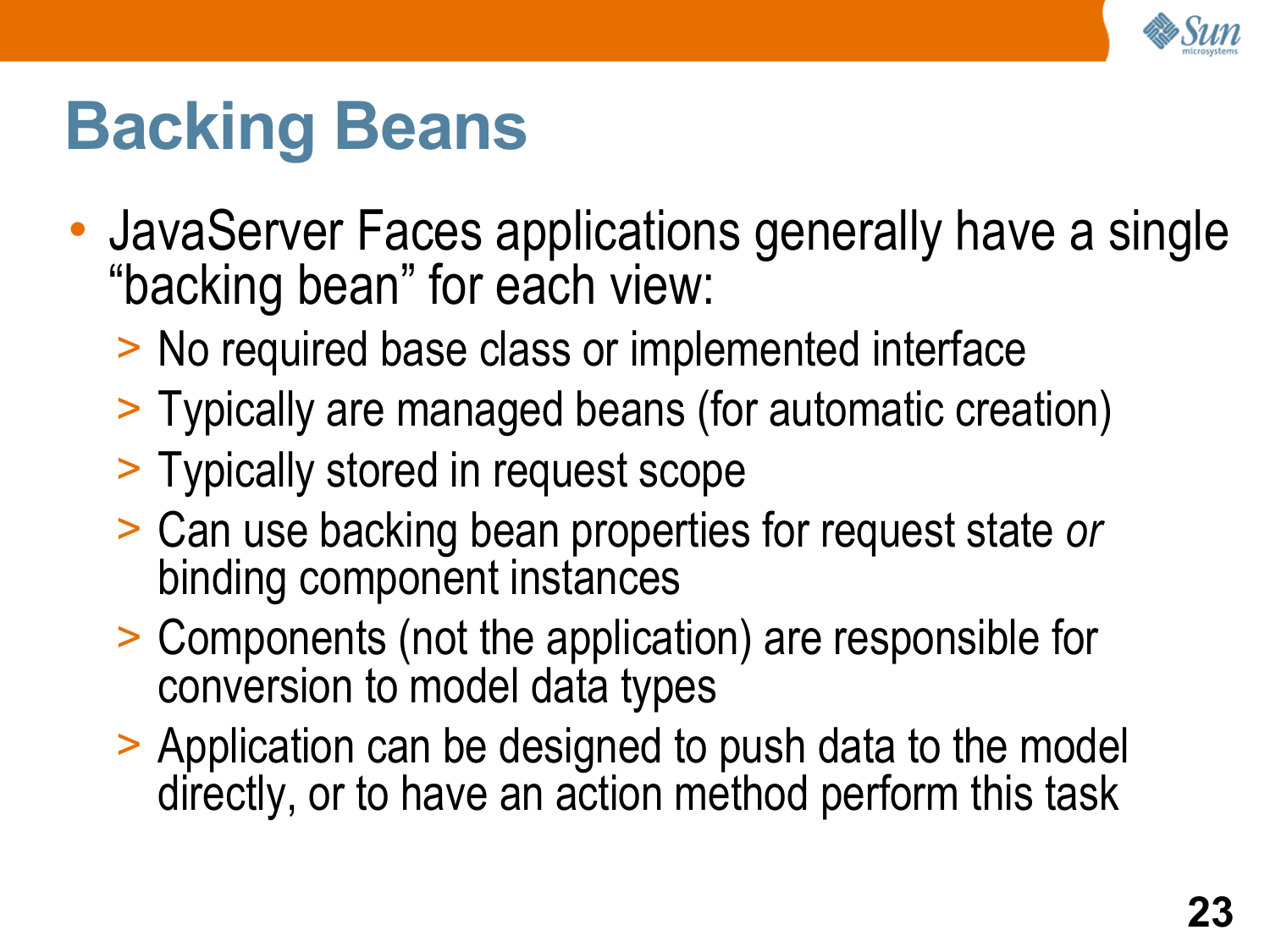

• JSP page for logging in to an application

```
<h:form id="logonForm">
  <h:panelGrid columns="2">
    <h:outputText value="Username:"/>
    <h:inputText id="username"
              value="#{logon.username}"
           required="true"/>
    <h:outputText value="Password:"/>
    <h:inputSecret id="password"
              value="#{logon.password}"/>
    <h:messages/>
    <h:commandButton value="Logon"
             action="#{logon.authenticate}"/>
 </h:panelGrid>
</h:form>
```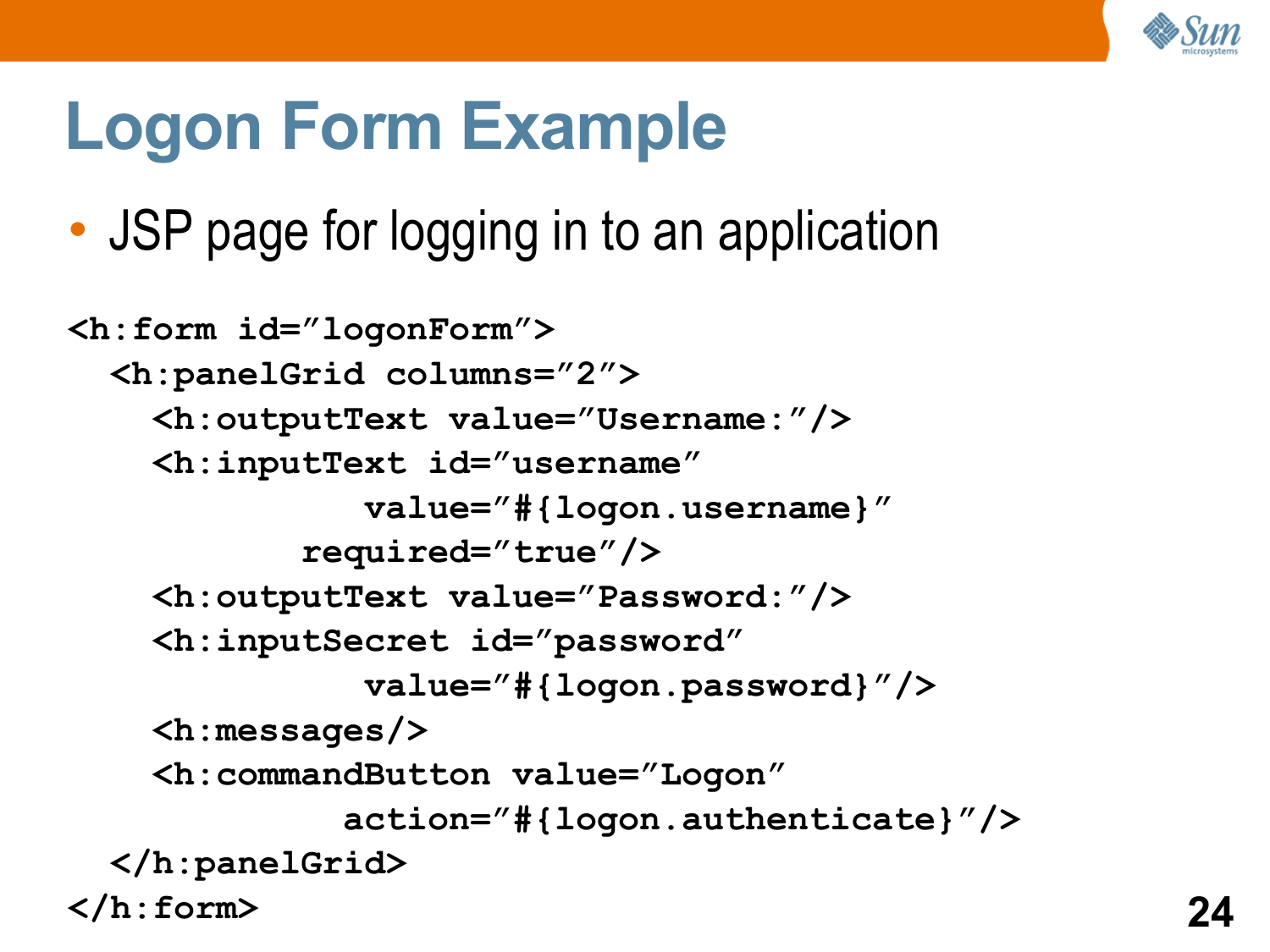

• Managed bean declaration to define backing bean

**<managed-bean> <managed-bean-name>logon</managed-bean-name> <managed-bean-class> com.mycompany.mypackage.MyLogonBean </managed-bean-class> <managed-bean-scope>request</managed-bean-scope> </managed-bean>**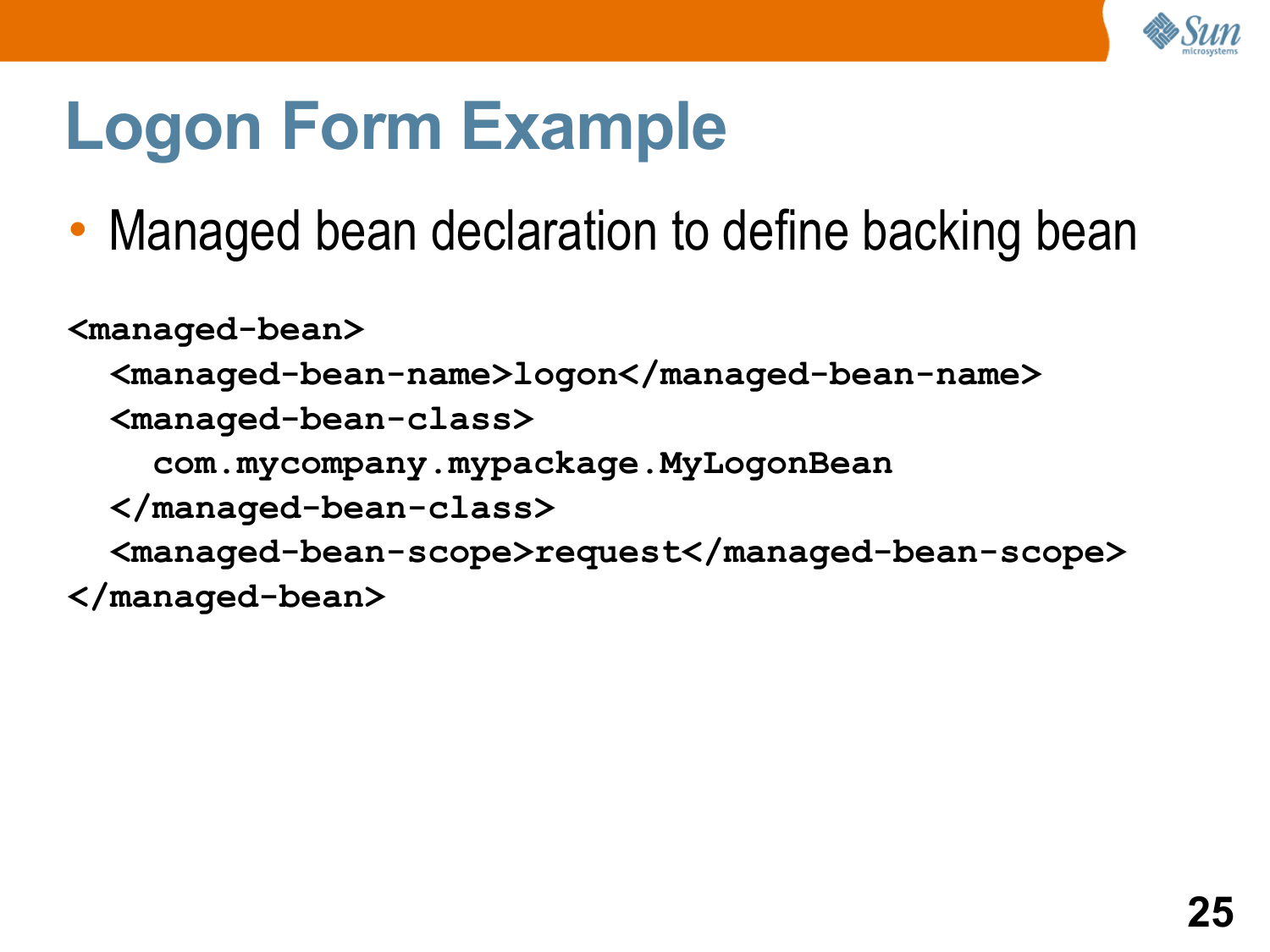

• Navigation rule to handle successful authentication

```
<navigation-rule>
  <from-view-id>/logon.jsp</from-view-id>
  <navigation-case>
    <from-action>#{logon.authenticate}</from-action>
    <from-outcome>success</from-outcome>
    <to-view-id>/mainmenu.jsp</to-view-id>
 </navigation-case>
</navigation-rule>
```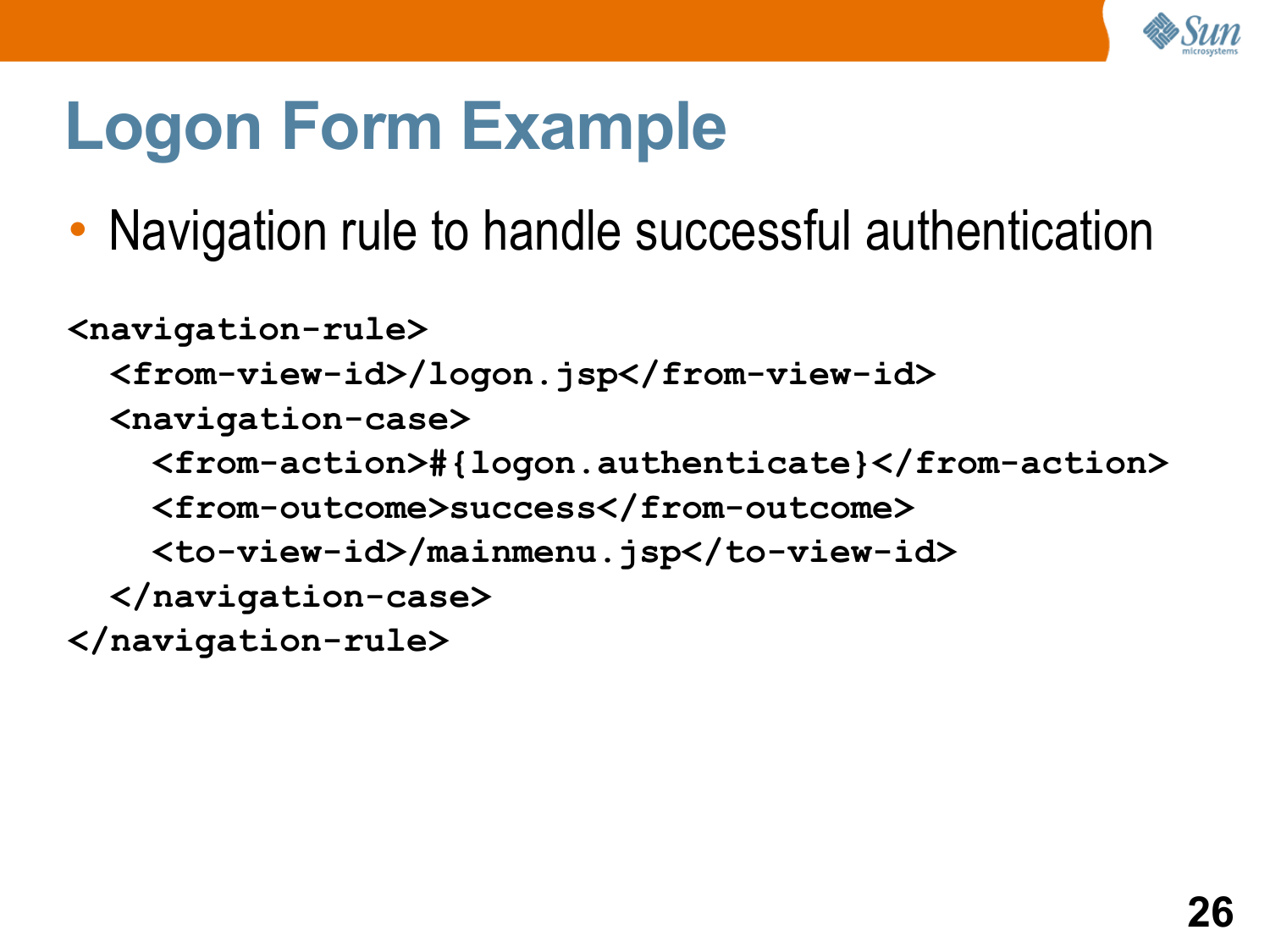

• Backing bean implementation class (part 1)

**public class MyLogonBean { // No required base class**

```
// Property for username
private String username = null;
public String getUsername() { return this.username; }
public void setUsername(String username)
  { this.username = username; }
// Property for password
private String password = null;
```

```
public String getPassword() { return this.password; }
public void setPassword(String password)
```

```
{ this.password = password; }
```
**...**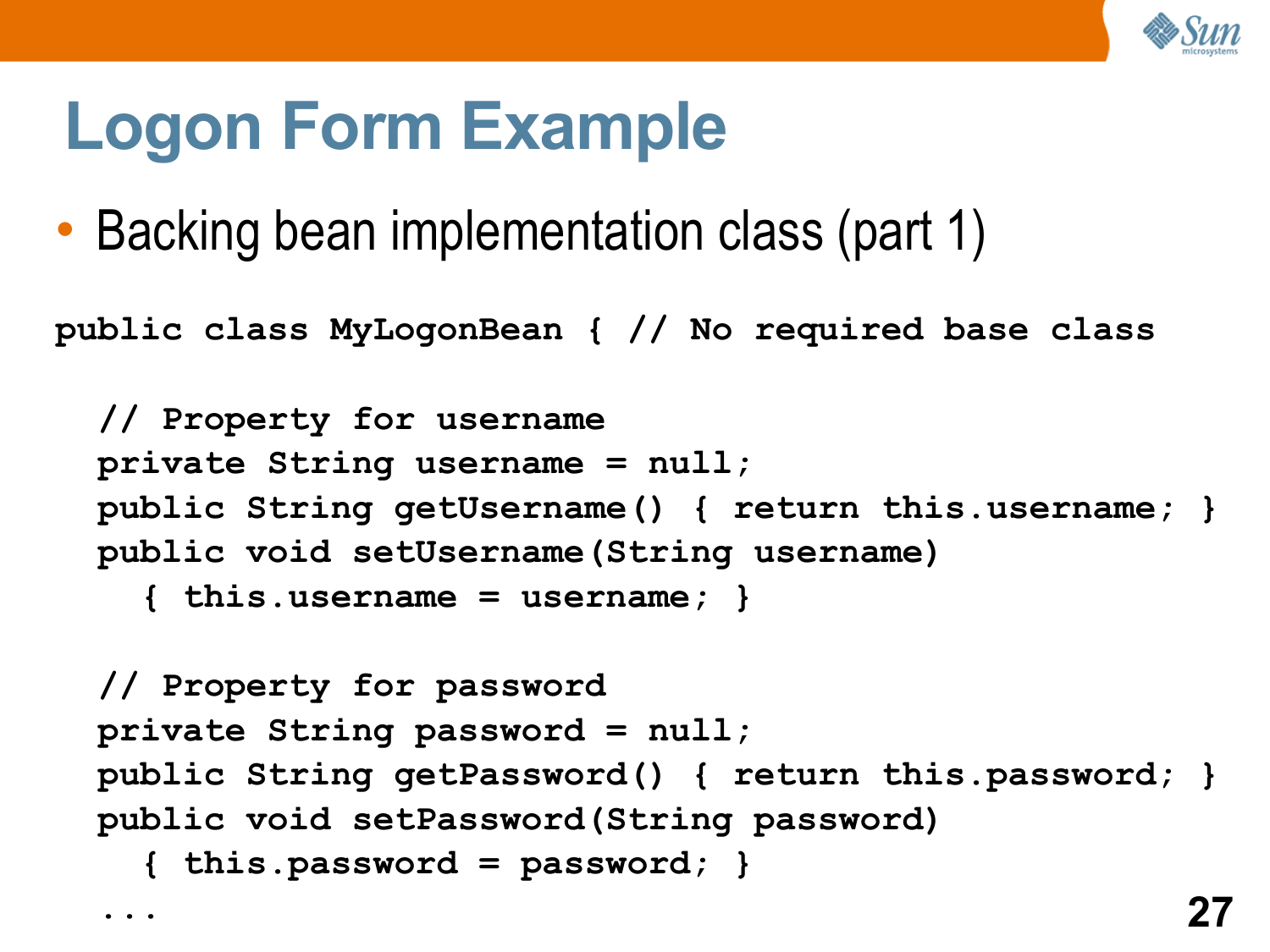

**}**

**}**

• Backing bean implementation class (part 2)

**// The authentication method – simple signature public String authenticate() {**

**// Perform authentication Authenticator authenticator = ...; // Get biz logic if (authenticator.authenticate(username,password)) { return "success"; // Trigger navigation rule }**

```
// Report failure
FacesContext.getCurrentInstance().addMessage(...);
return null; // Redisplay the current page
```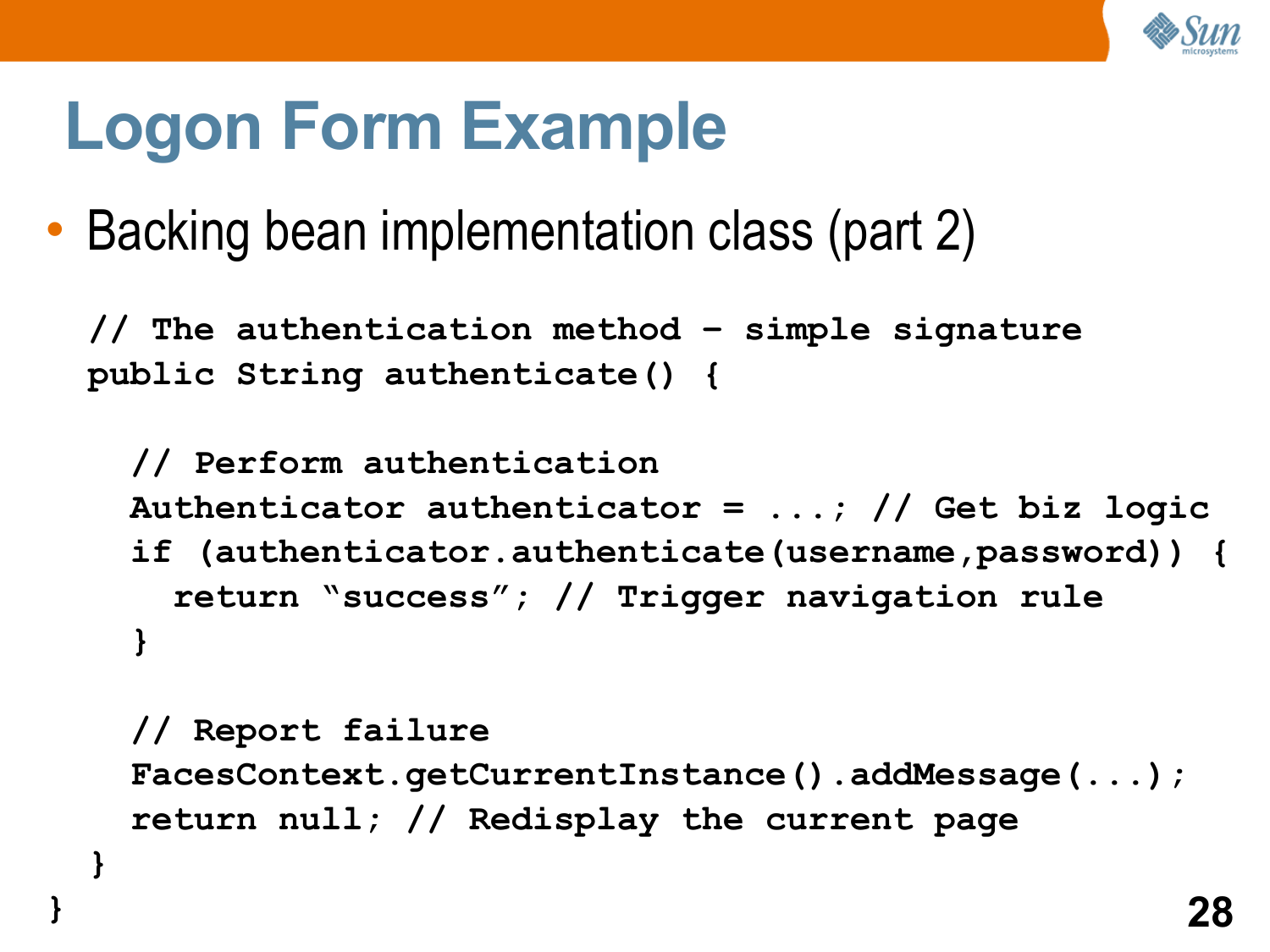

# **Request Processing Lifecycle**

- Struts runs all requests through an instance of *RequestProcessor*
	- > Set locale from incoming request (or saved session flag)
	- > Empty hook method for preprocessing
	- > Identify the action to be invoked
	- > Create and populate corresponding form bean (if any)
	- > Perform server side validations (if specified)
	- > Invoke action *execute()* method
	- > Use returned *ActionForward* to navigate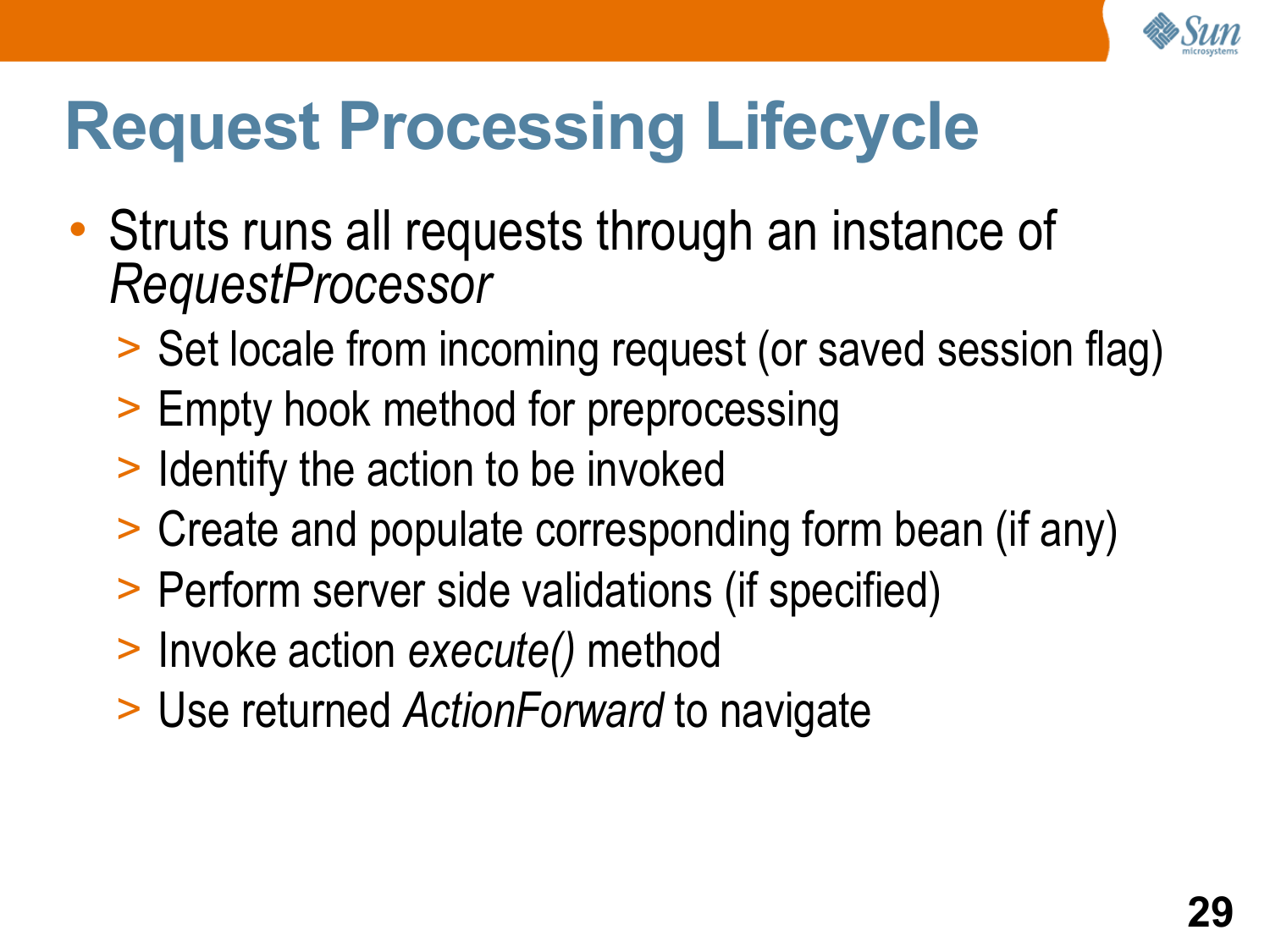

#### **Request Processing Lifecycle**

• JSF runs all requests through lifecycle phases

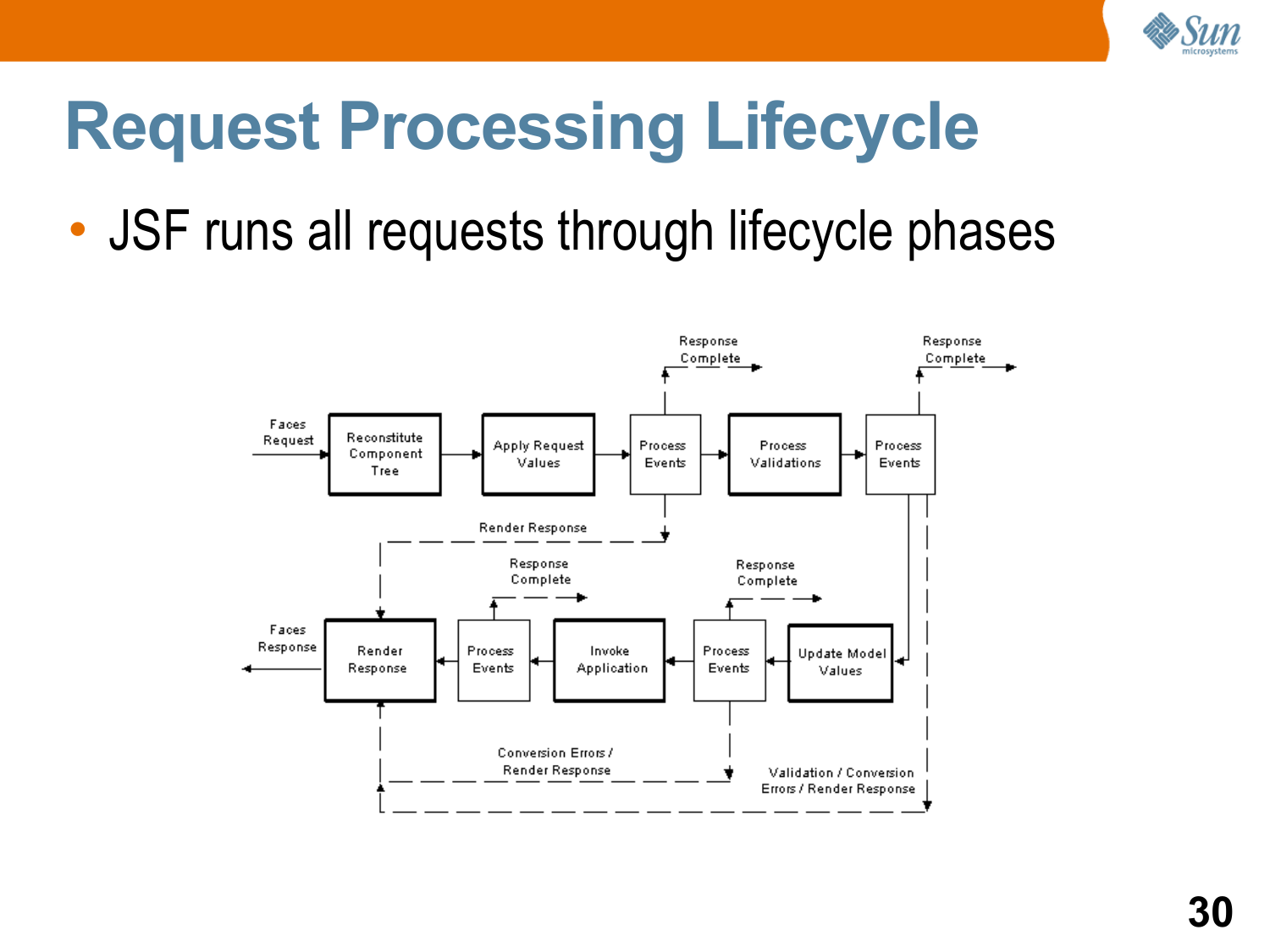

#### **Extension Points**

- Struts allows substantial flexibility in customizing:
	- > Custom *RequestProcessor* implementation
	- > Custom configuration metadata classes (extra state info)
	- > Base *Action* classes to share common functionality
- JSF offers extensive fine grained extension points:
	- > Default action listener (analogous to Struts call to *execute*)
	- > Navigation Handler (manage dialogs, authentication checks)
	- > View Handler (non-JSP view representations)
	- > State Manager (state saving and restoring)
	- > VariableResolver and PropertyResolver (EL evaluation)
- Can use extension points to build framework on JSF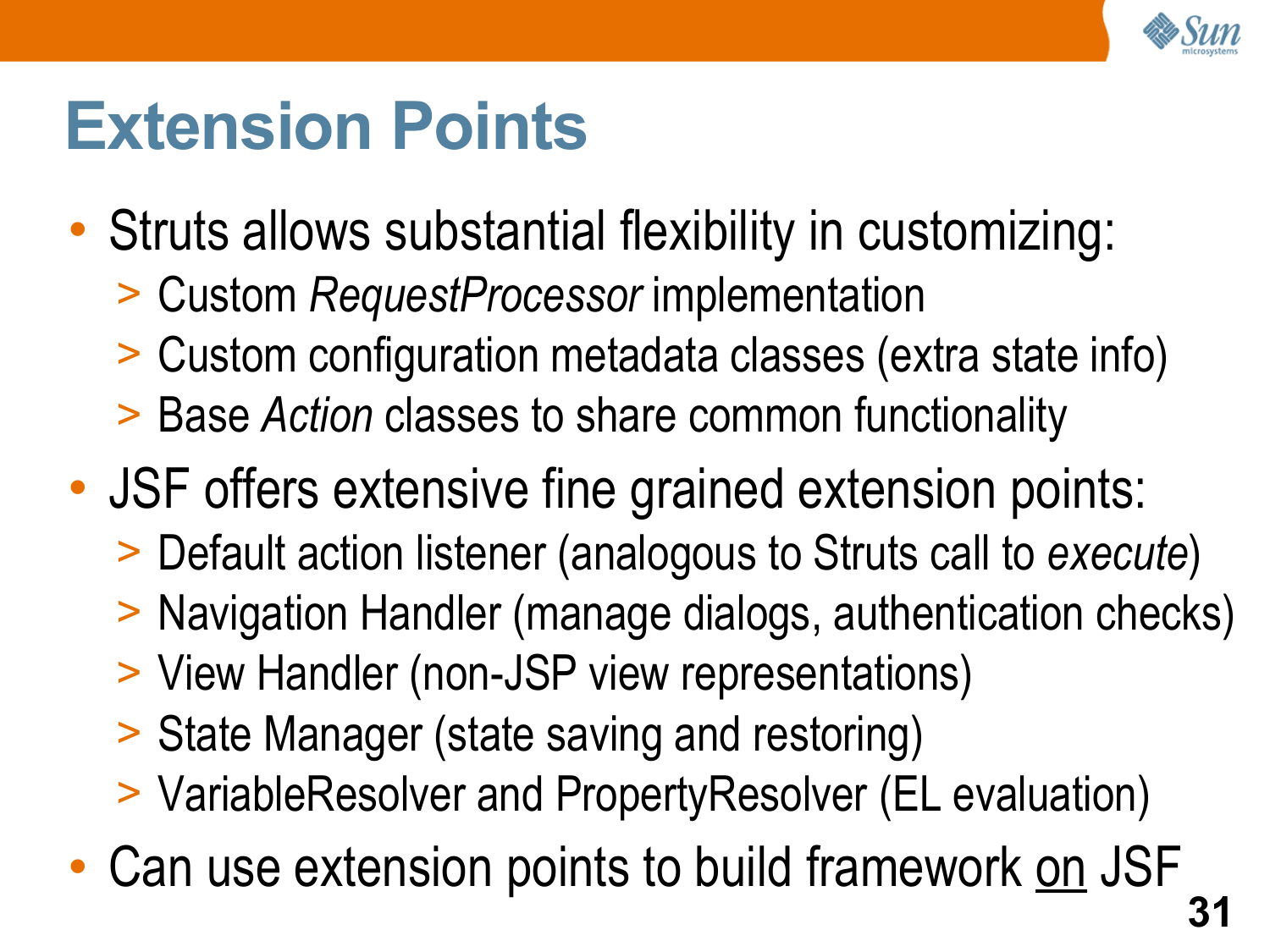

#### **Configuration Metadata**

- Struts is configured by *struts-config.xml* files: > Must be explicitly listed in /WEB-INF/web.xml
- JSF is configured by *faces-config.xml* files:
	- > First, load META-INF/faces-config.xml files found in JAR files in the web application
	- > Next, load explicitly listed *faces-config.xml* files
	- > Finally, implicitly load */WEB-INF/faces-config.xml* if present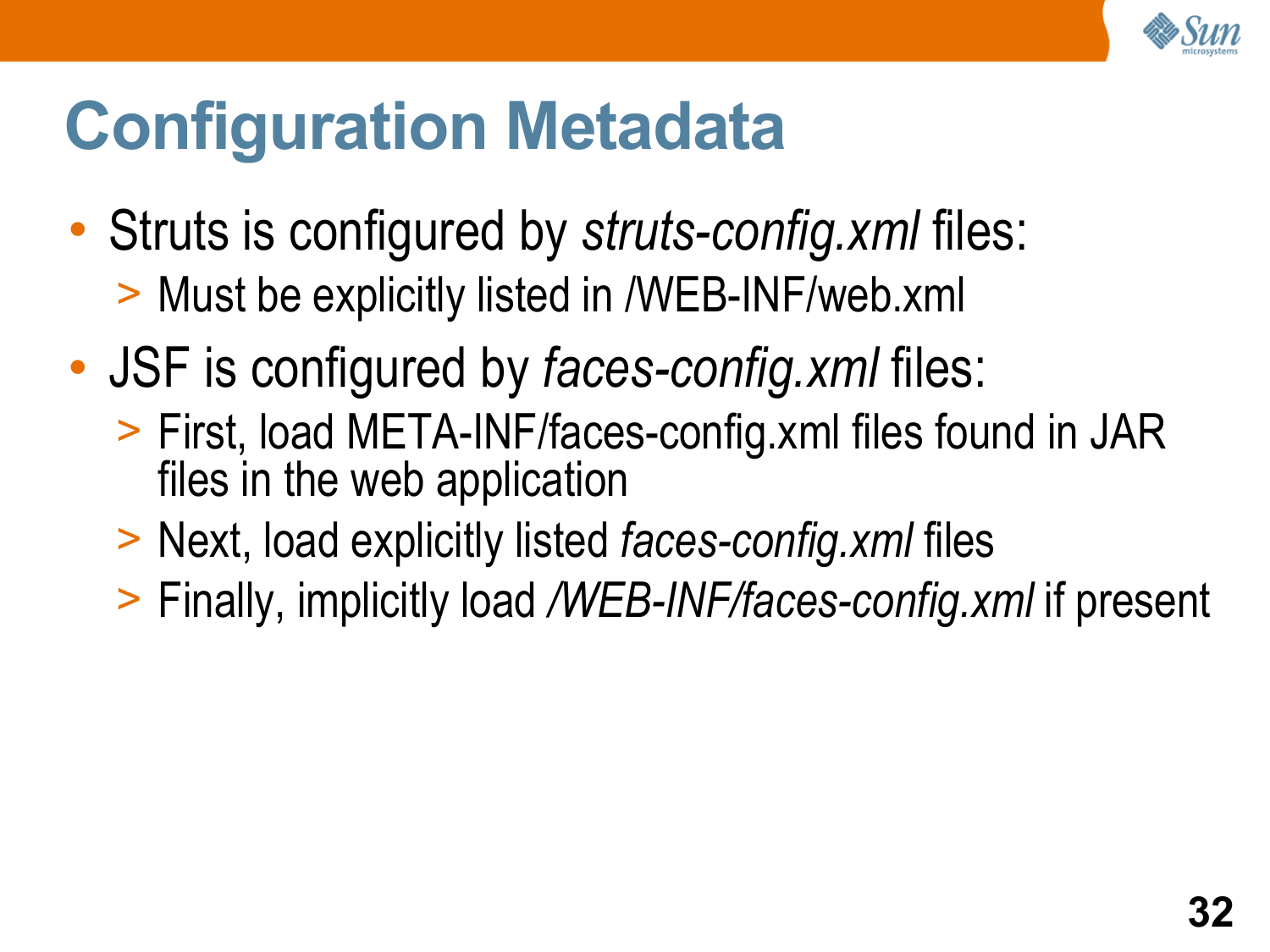

#### **Configuration Metadata**

- Struts is configured by *struts-config.xml* files: > Must be explicitly listed in /WEB-INF/web.xml
- JSF is configured by *faces-config.xml* files:
	- > First, load META-INF/faces-config.xml files found in JAR files in the web application
	- > Next, load explicitly listed *faces-config.xml* files
	- > Finally, implicitly load */WEB-INF/faces-config.xml* if present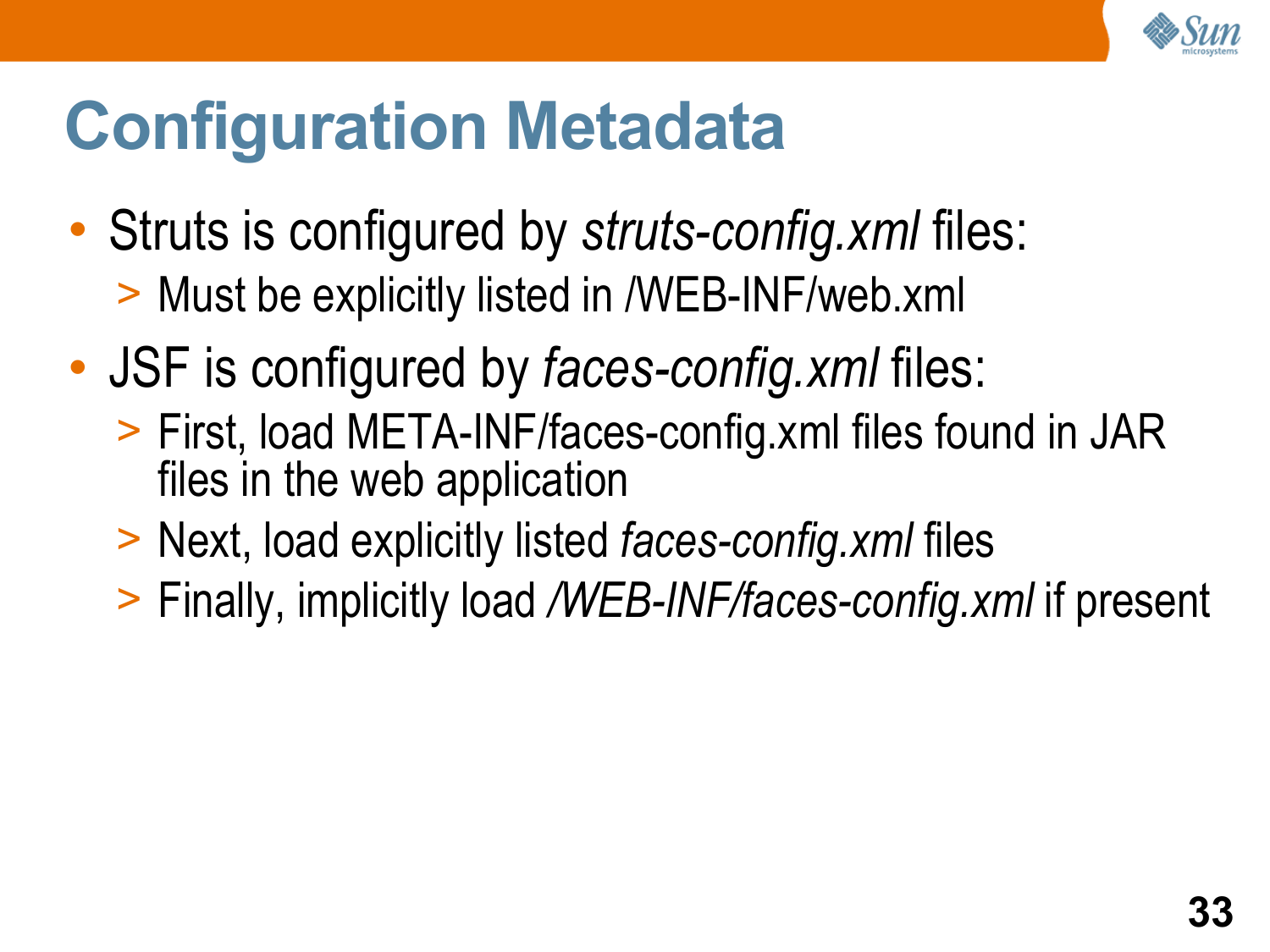

# **Comparison Summary So Far**

- JavaServer Faces provides a rich UI component model
- But what about application oriented functionality?
	- > Answer build a framework *on top of* JavaServer Faces
	- > Leverage the rich set of extension points
	- > Do not waste time re-implementing redundant functionality
- We will examine one such framework in more detail:
	- > Shale Framework
	- > Developed by the Struts community
	- > <http://struts.apache.org/struts-shale/>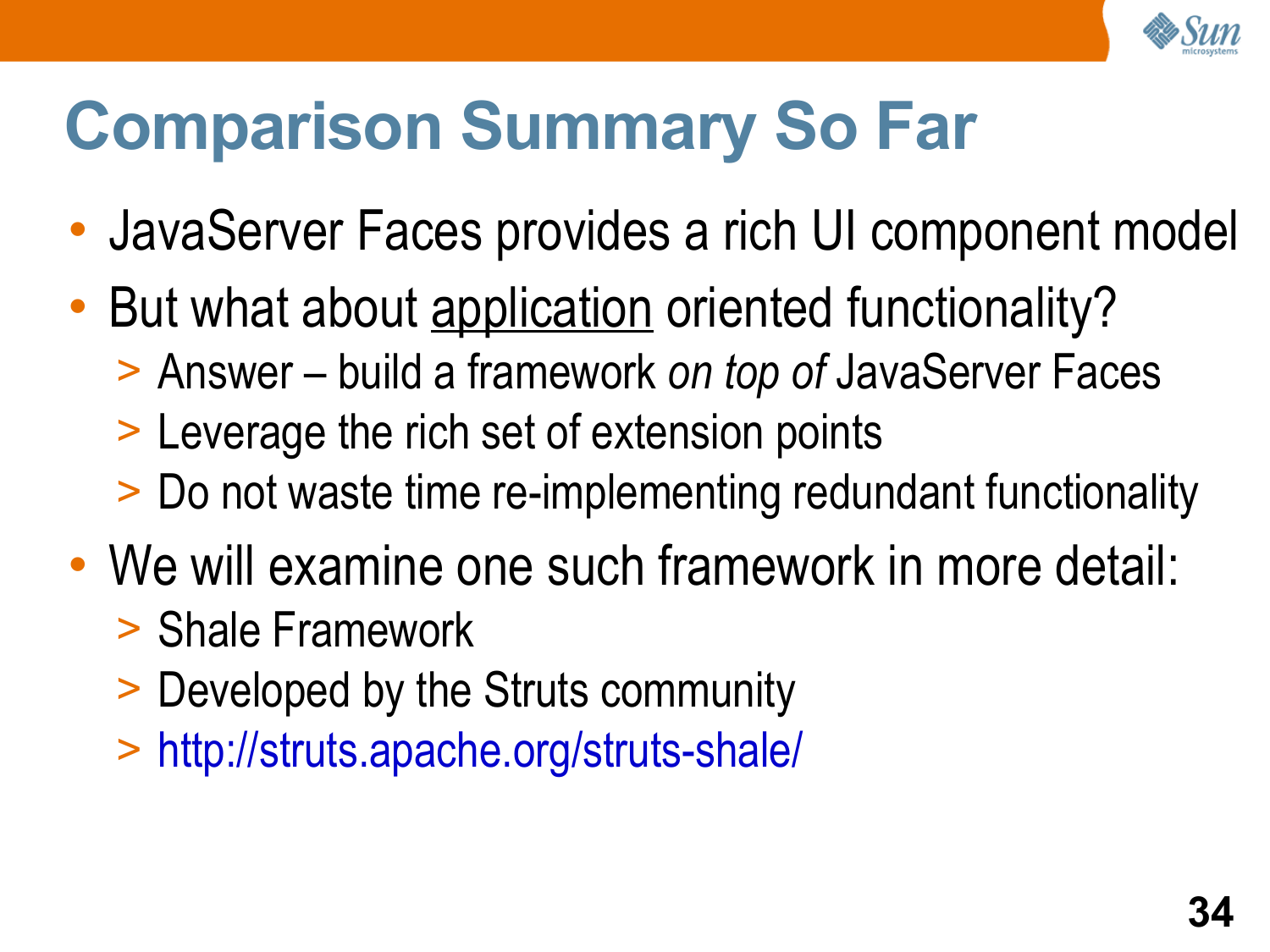

# **Comparison Summary So Far**

- JavaServer Faces provides a rich UI component model
- But what about application oriented functionality?
	- > Answer build a framework *on top of* JavaServer Faces
	- > Leverage the rich set of extension points
	- > Do not waste time re-implementing redundant functionality
- We will examine one such framework in more detail:
	- > Shale Framework
	- > Developed by the Struts community
	- > <http://struts.apache.org/struts-shale/>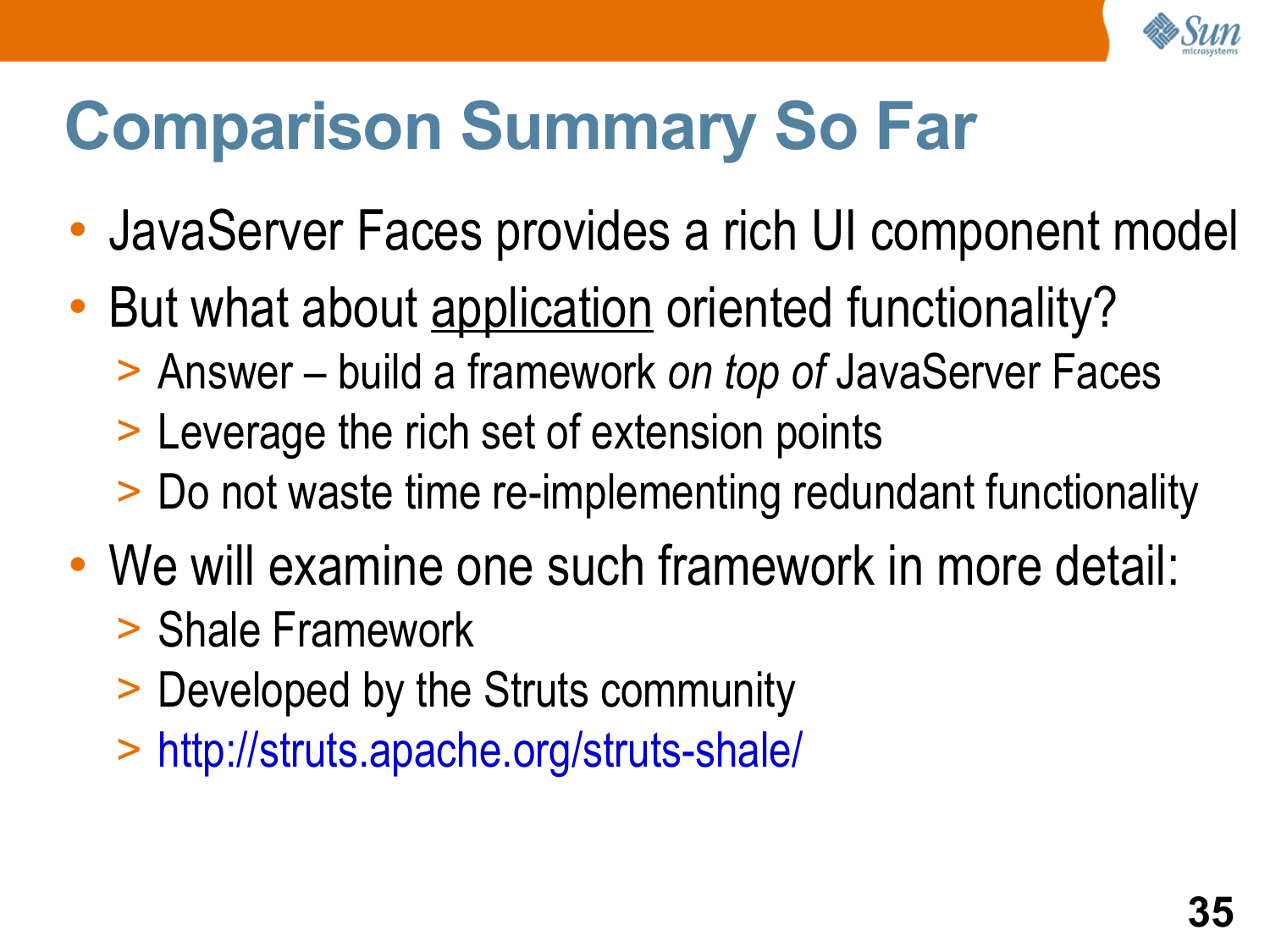

# **The Concepts Behind Shale**

- Provide rich web application framework support: > Functionally equivalent to what is provided by Struts
- Build on top of JavaServer Faces:
	- > Avoid re-implementing features that already exist
	- > Leverage the extension points that are provided
- Provide leading-edge solutions to current problems:
	- > Server side support for AJAX based components and apps
	- > Optionally leverage features of Java SE 5 ("Tiger") to reduce the amount of required configuration metadata
- These goals have been achieved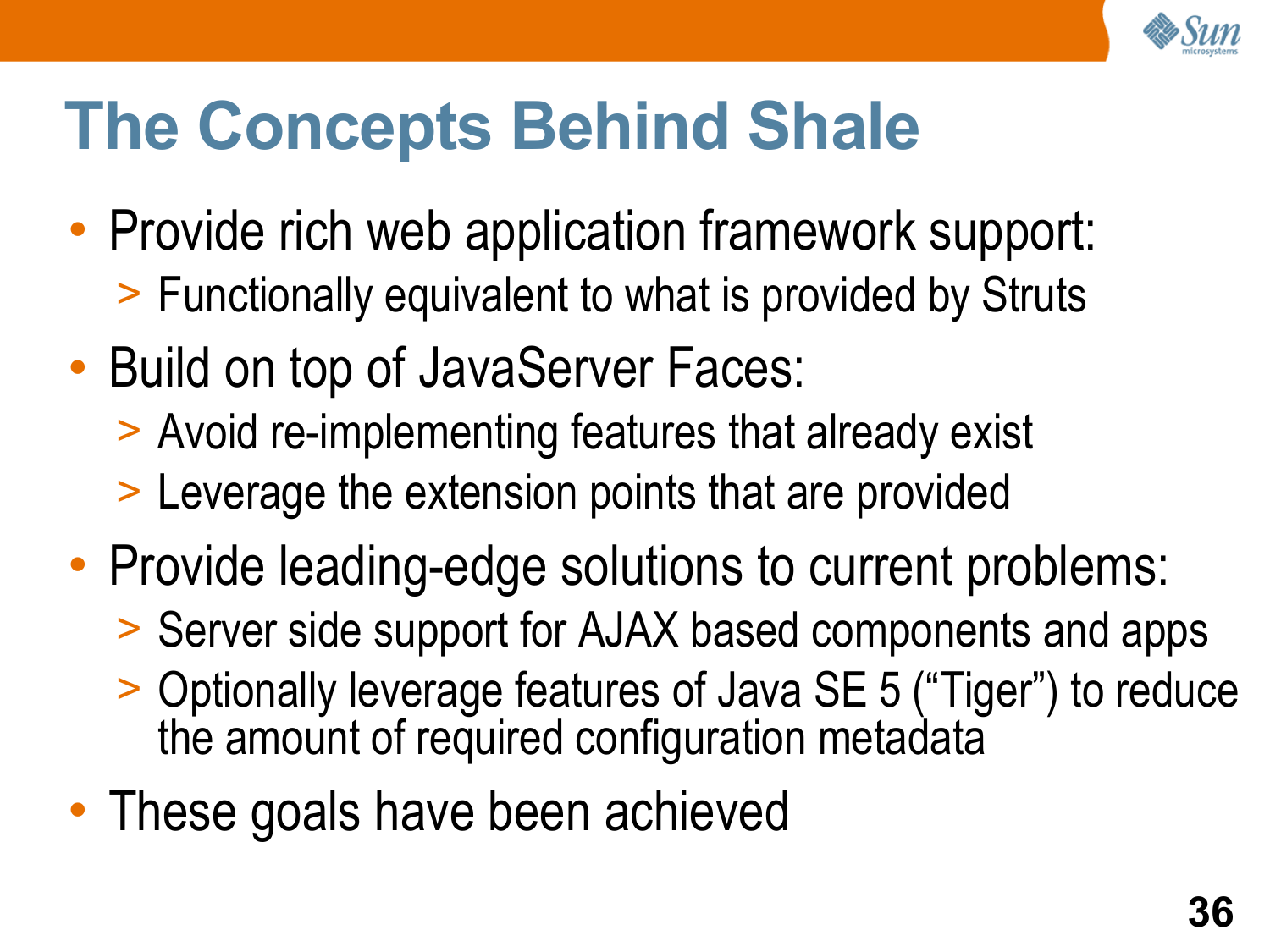

- *Tiles Framework* Reuse defined layouts
	- > Equivalent to corresponding Struts functionality
	- > Implemented with "standalone" version of Tiles
		- > Factoring out dependencies on core Struts APIs
- *Validator Framework* Client and server validation
	- > Equivalent to corresponding Struts functionality
	- > Implemented using *Jakarta Commons Validator*
		- > But exposed as a JavaServer Faces **Validator**
	- > Enables client side JavaScript-based validation for JavaServer Faces components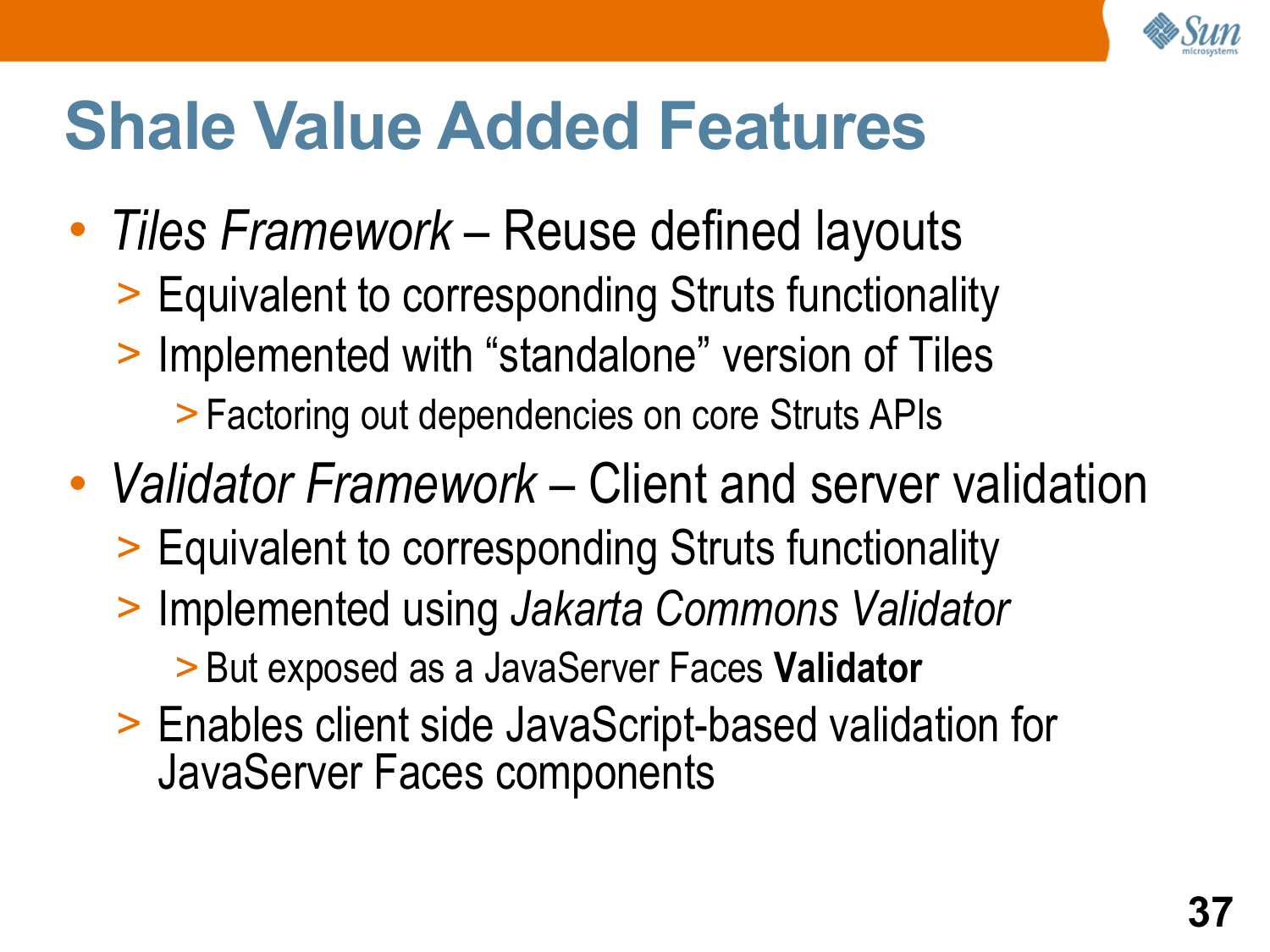

- *View Controller* Application oriented callbacks
	- > Avoid need for "setup actions" often seen in Struts apps
	- > Four event callbacks are provided:
		- > Init() -- When corresponding view is created or restored
		- > Preprocess() -- We are about to process a form submit
		- > Prerender() -- We are about to render the current view
		- > Destroy() -- After rendering has been completed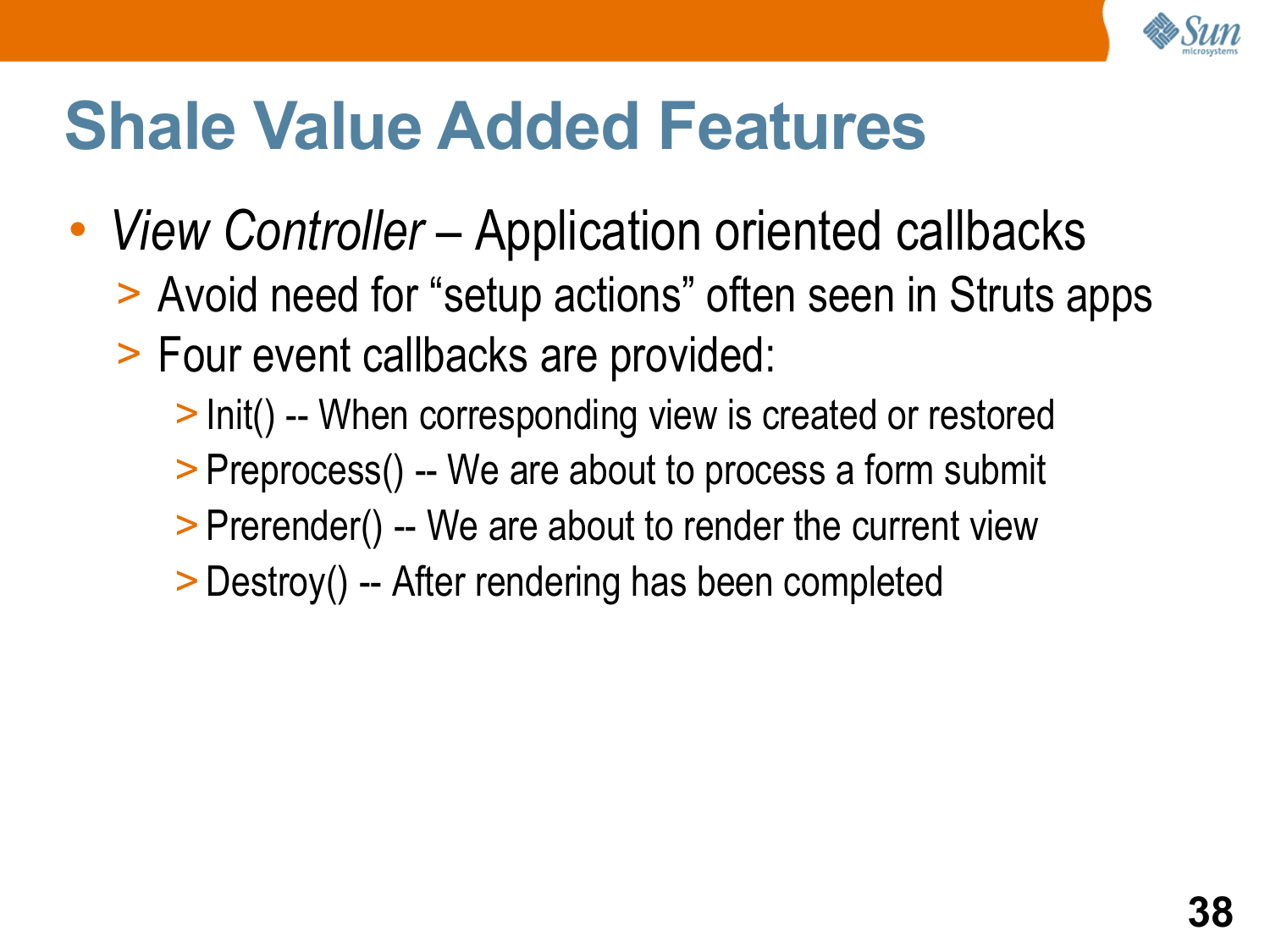

- *Dialogs* Structured conversations with users
	- > Dialogs are defined in terms of *states* and *transitions*
	- > Three types of states:
		- > *Action* modelled as a JSF method binding expression
		- > *View* modelled as display of a view, plus following form submit
		- > *Subdialog* use other dialog definitions with "black box" reusability
	- > Transitions between states are based on logical outcomes

> Like standard JSF navigation rules

> Transitions defined locally or globally like Struts ActionForwards

> Can easily be modelled with a UML state diagram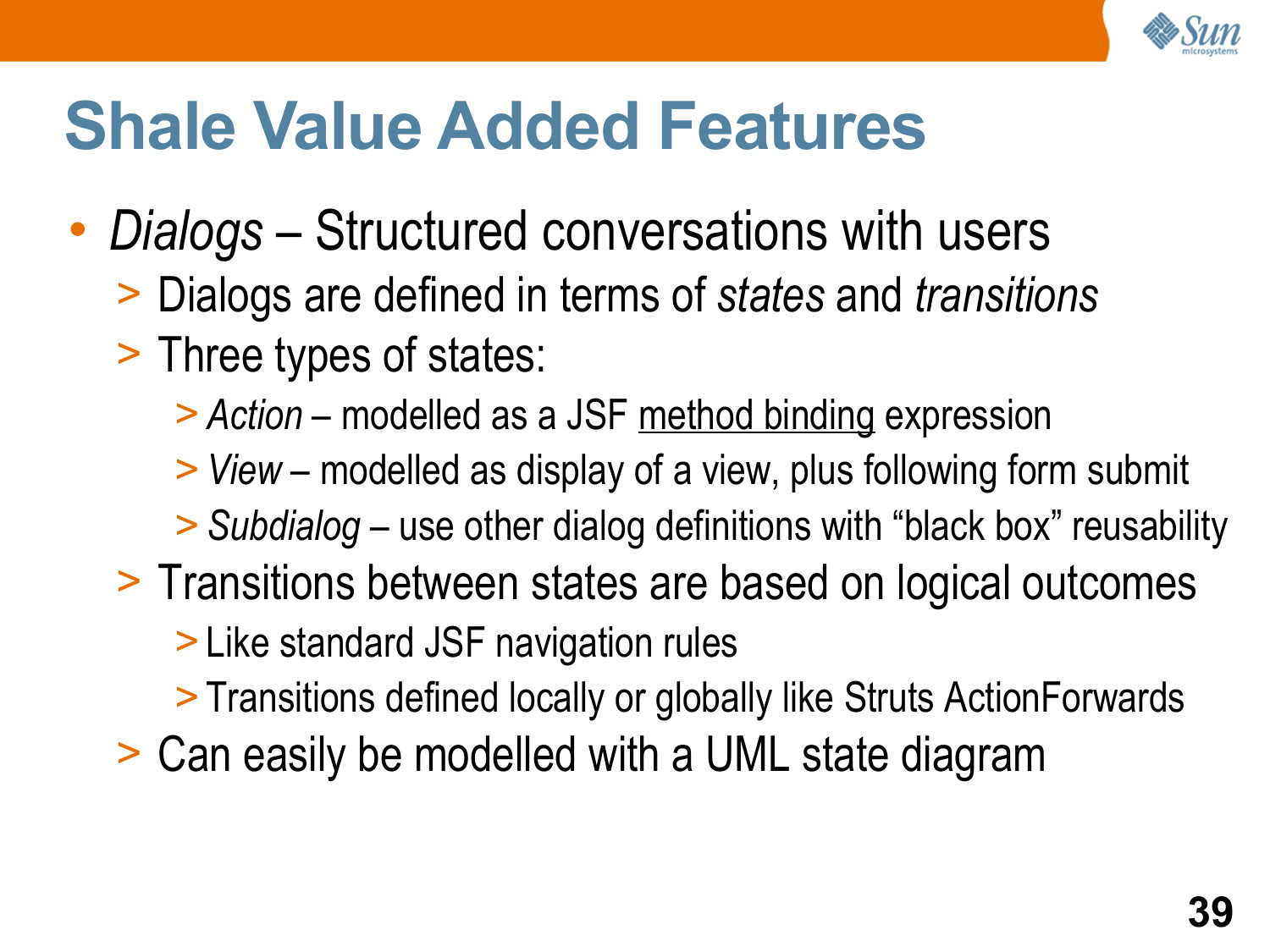

- *Clay Plug In* Full HTML views tied to separate component definitions:
	- > Attractive when page authors wish to use standard HTML page authoring tools
	- > Allows creation of reusable sets of components (more fine grained than Tiles)
	- > Particularly attractive to developers familiar with Tapestry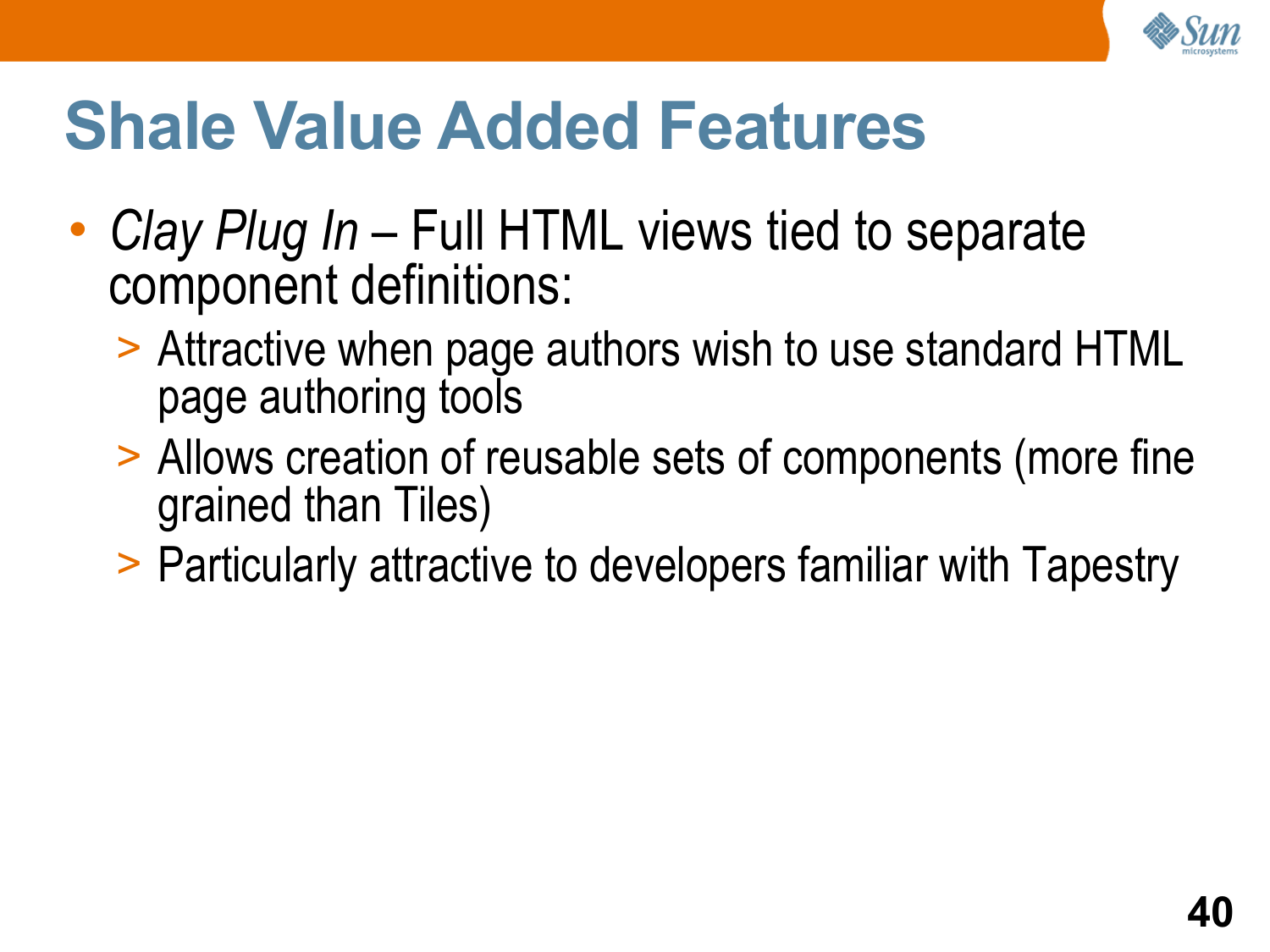

- *Shale Remoting* Perfect back end for AJAX apps
	- > Serve static resources from webapp or JARs
	- > Map incoming URLs to method binding expressions
		- > Typically on a managed bean
	- > Helper methods for JSF component authors
	- > Small (40k), standalone (no dependency on rest of Shale)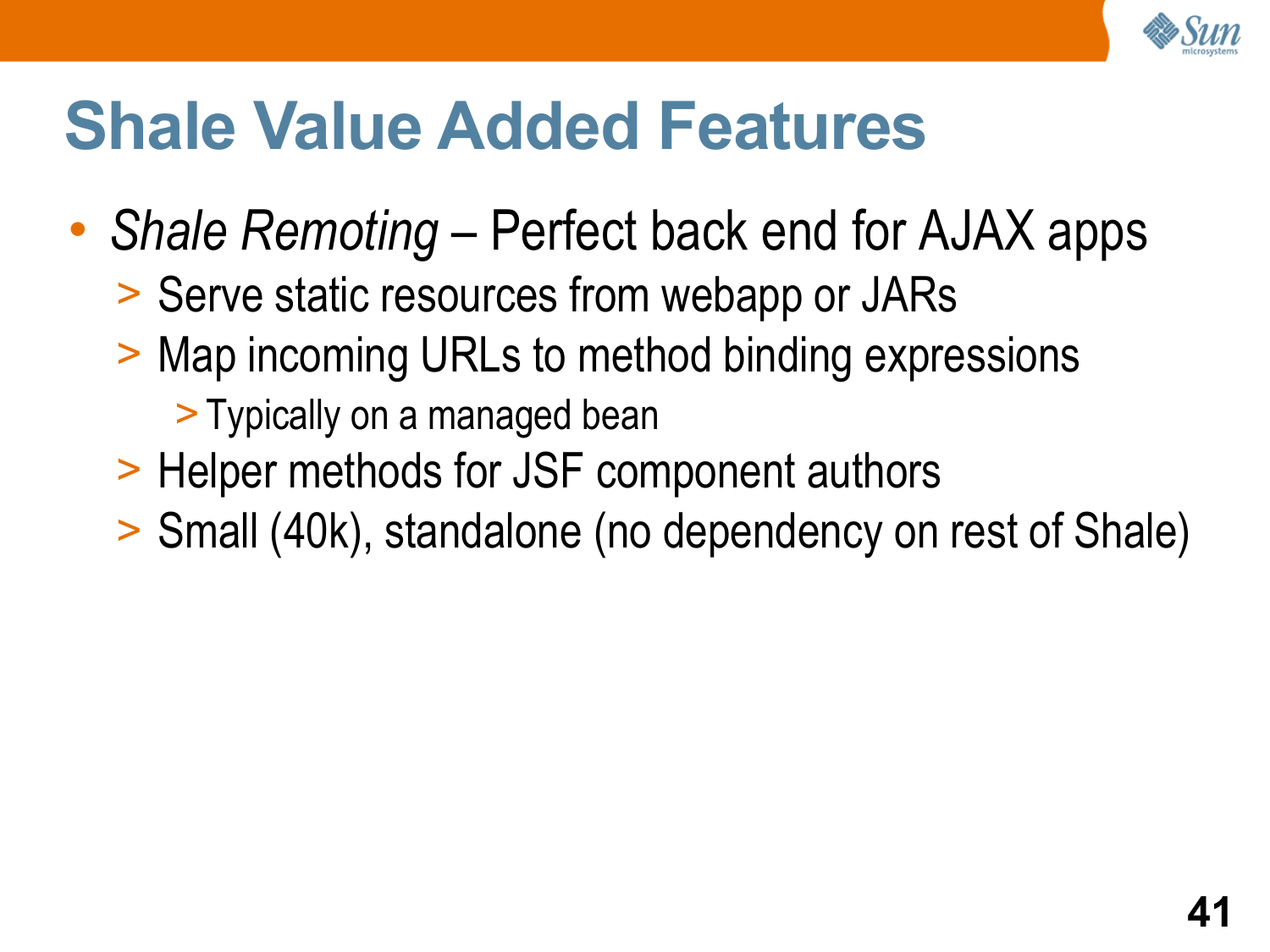

- *Tiger Extensions* Annotations based declarations reduce or eliminate need for XML configuration
	- > Register JSF components, converters, renderers, validators
	- > Define managed beans solely with annotations
	- > Support view controller functionality without having to implement this interface
	- > Totally optional core of Shale requires only JDK 1.4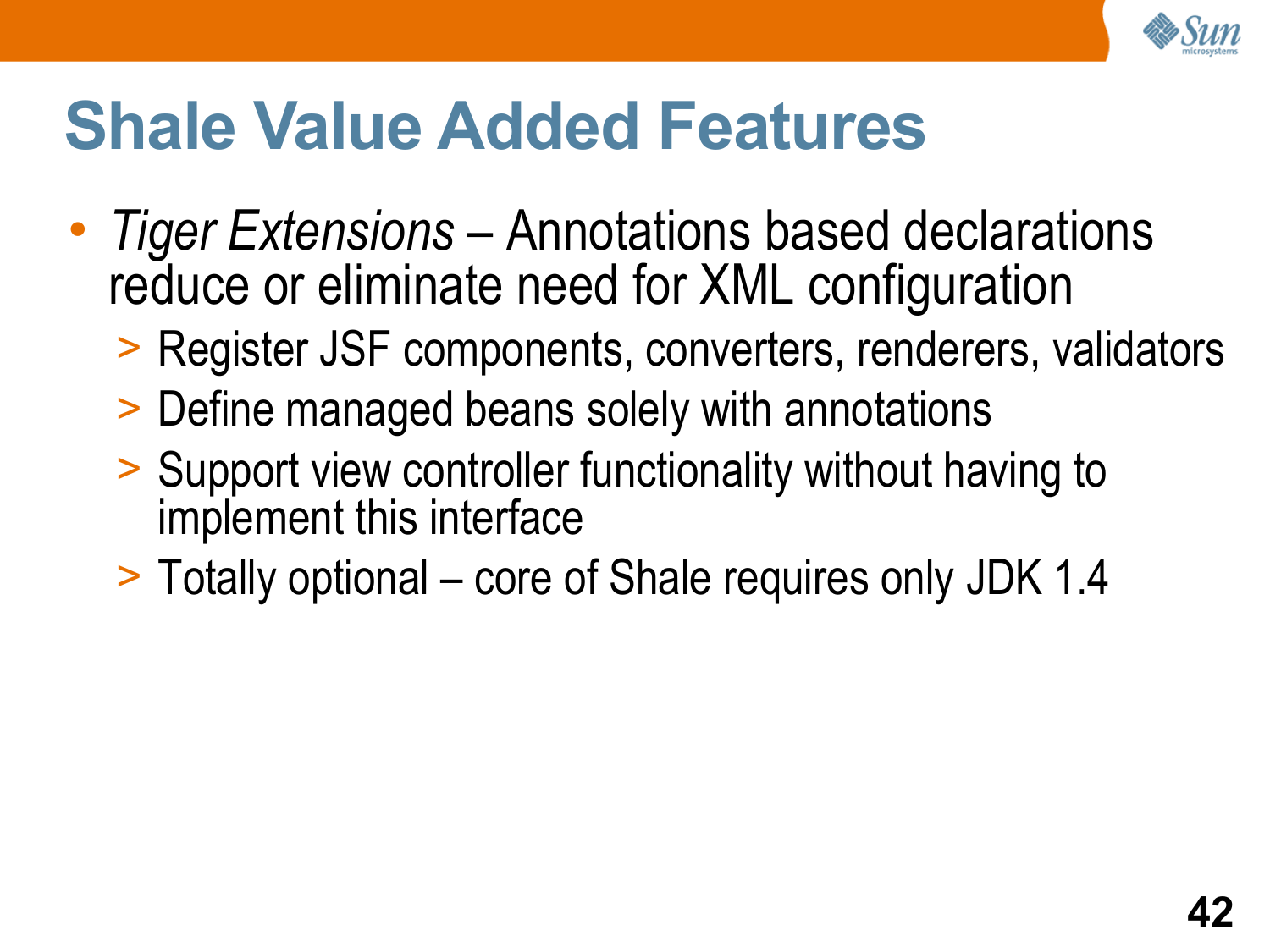

### **The Final Value – Tools Support**

- It is possible to build apps with JSF and Shale that are functionally equivalent to Struts based applications
	- > JSP pages have roughly the same complexity
	- > Configuration files are slightly simpler
	- > Java classes are slightly reduced in number, and have simpler calling sequences
- Want an example?
	- > Struts MailReader application
	- > Available as part of Struts 1.x releases
	- > JSF version available in nightly builds of Shale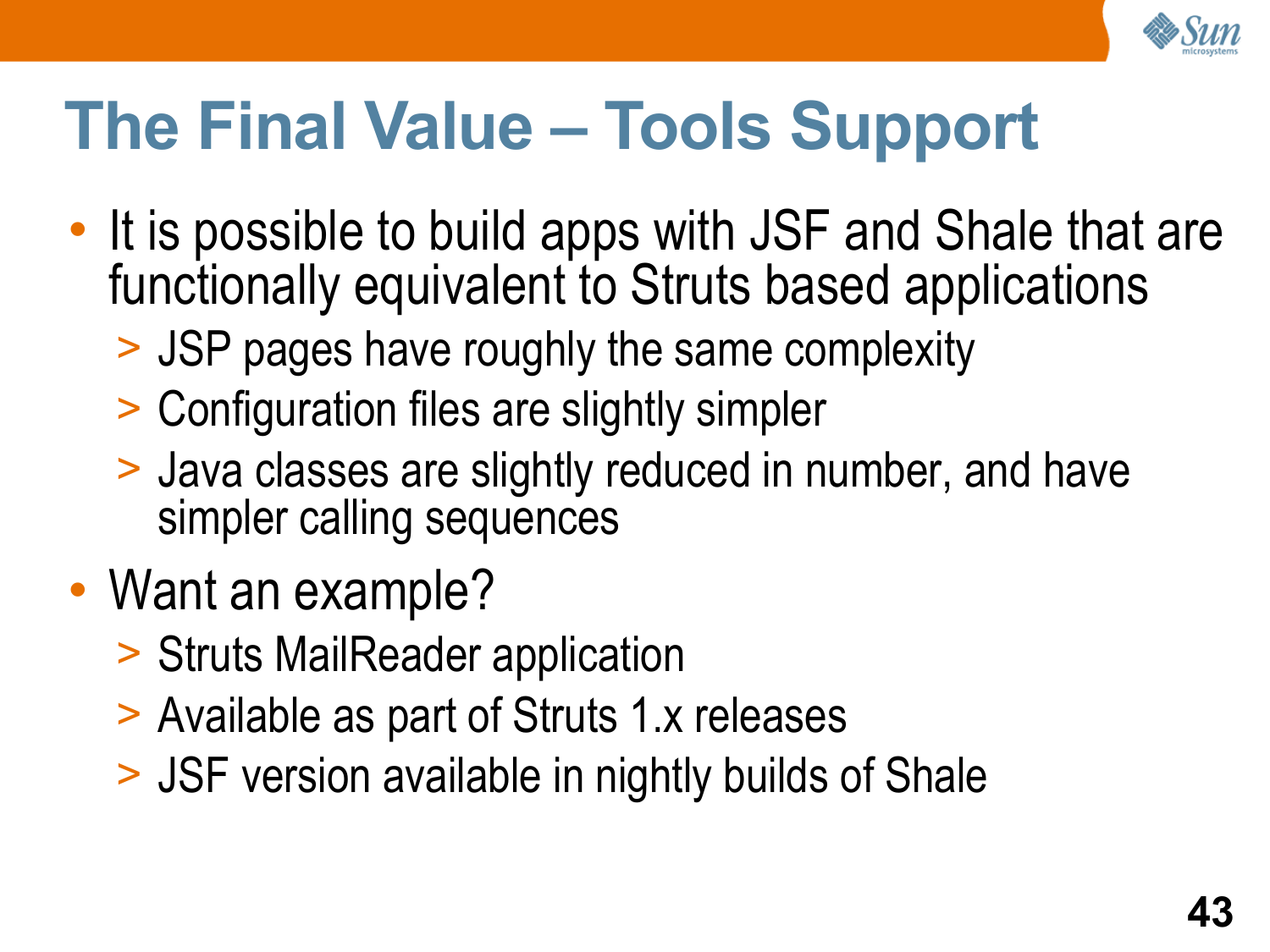

# **The Final Value – Tools Support**

- In addition, JSF was designed to be "toolable"
	- > Components can be self describing
	- > Rendering can be performed at design time
	- > Configuration files can be manipulated graphically
- Leading to the ability to deliver tools like **Java Studio Creator**
	- > <http://developers.sun.com/jscreator/>
	- > Version 2 released on January 26, 2006
	- > Also available technology preview of AJAX enabled components that work in the tool as well as at runtime
- Let's see a demo of components inside a tool ...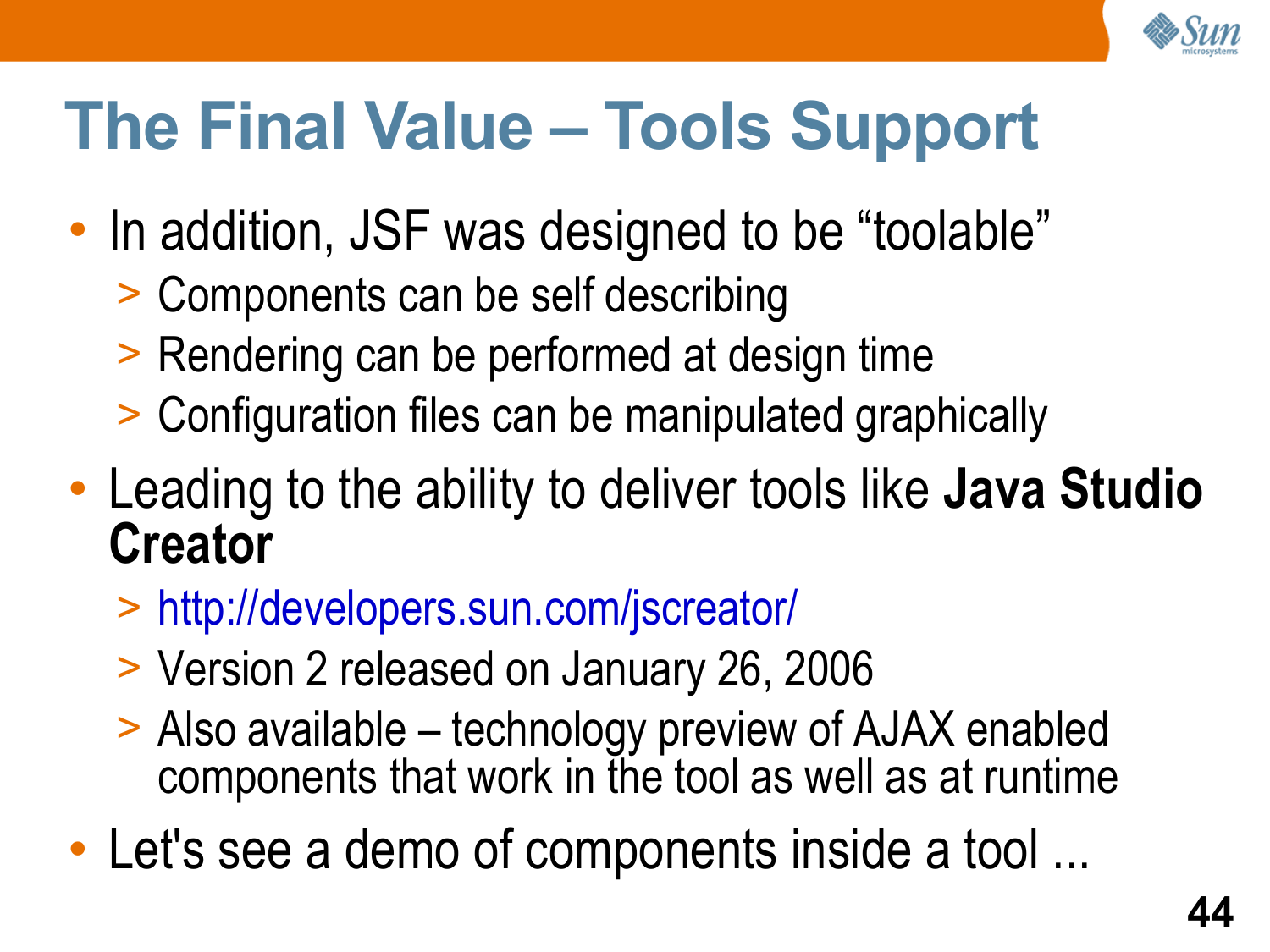

## **Summary**

- Struts Action Framework is a robust, mature, framework for building web based applications in Java:
	- > Stable release of version 1.3 is imminent:
		- > Refactored request processor for easier customization
	- > Merger with WebWork 2.x ensures ongoing improvements:
		- > Combined action and action form
		- > Interceptor based customization of action processing
		- > Robust support for AJAX
- But Struts does not have a user interface component model ...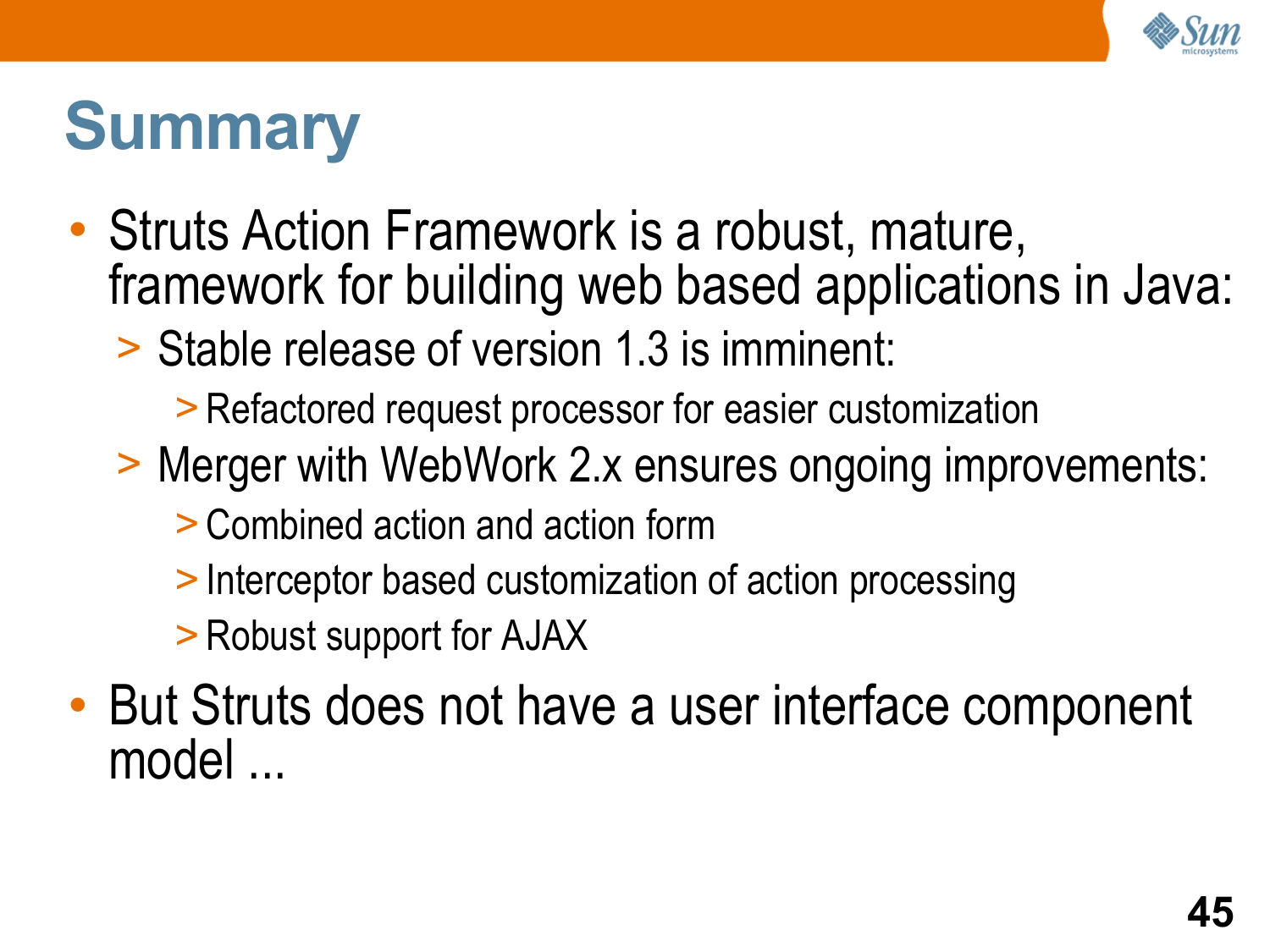

# **Summary**

- If you need:
	- > Sophisticated user interface components:
		- > Available from multiple parties (because API is standardized)
		- > Support simple and complex use cases
		- > Best way to package AJAX functionality
	- > Functional equivalence to Struts Action Framework from an application perspective
- You can have this today with:
	- > JavaServer Faces
	- > Shale Framework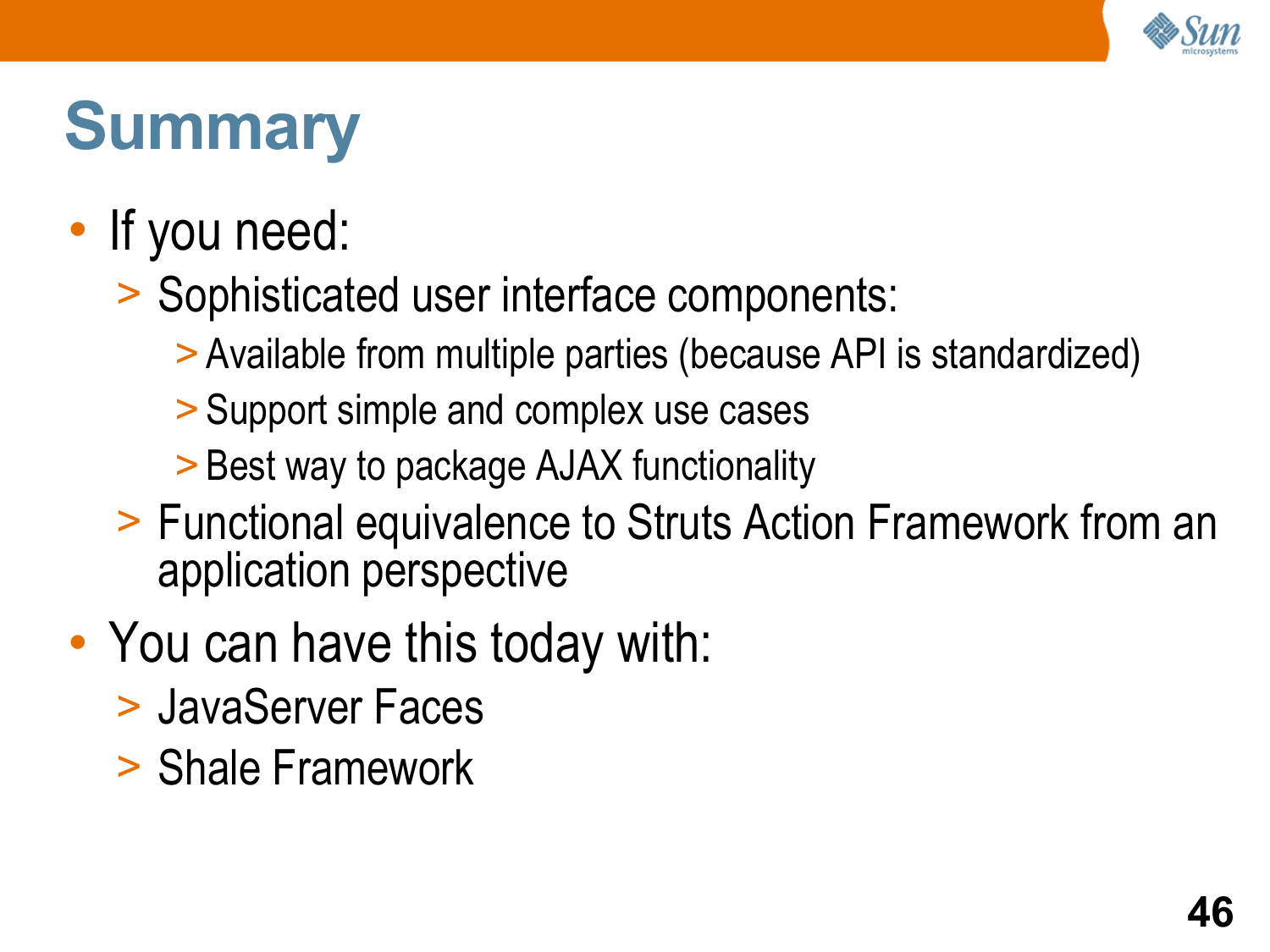

#### **Sun Developer Network**

- Free resources for all developers
	- > Tools (Creator, Java Studio Enterprise Edition)
	- > Forums
	- > FAQs
	- > Early Access
	- > Newsletters
- Join Today! >http://developers.sun.com



#### **Get Connected**

**Join Now »** 

Sun Developer Network connects you to what you need, when you need it.